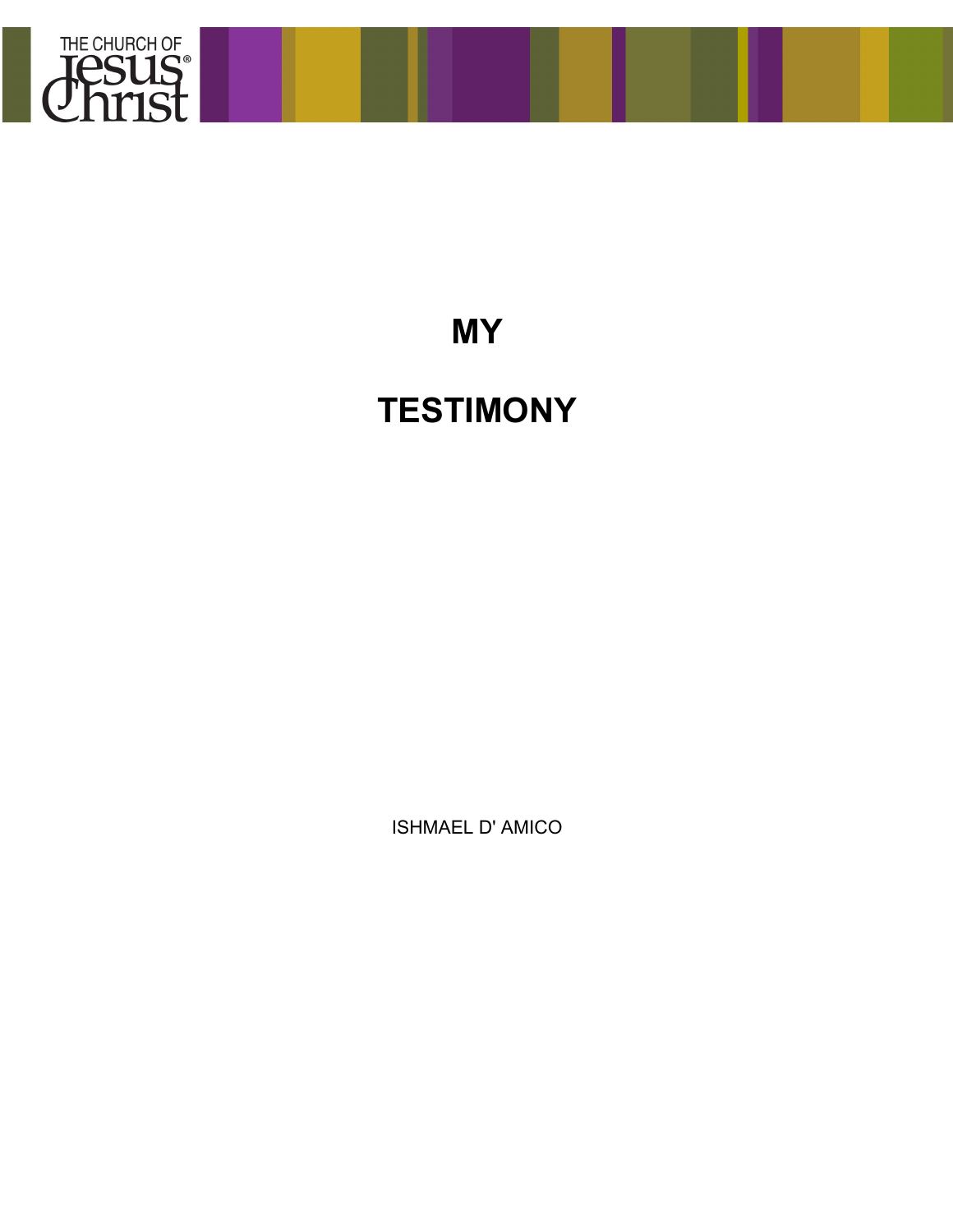I hope that all who read this testimony will enjoy it.

The happiness that I have received in the Church of Jesus Christ, the joy within my heart, are beyond the description of mere words.

We are more than living bodies - we are souls. If we but pause a moment and heed His Divine Call, our joy will be eternal, and our salvation secure. Amen.

> Recorded by: Santina M. Maisano. Compiled by: Frances J. Capone.

> Printed at Rochester, N. Y., U.S.A. 1946 Reprinted at A. J. Laux & Co., Inc. 1961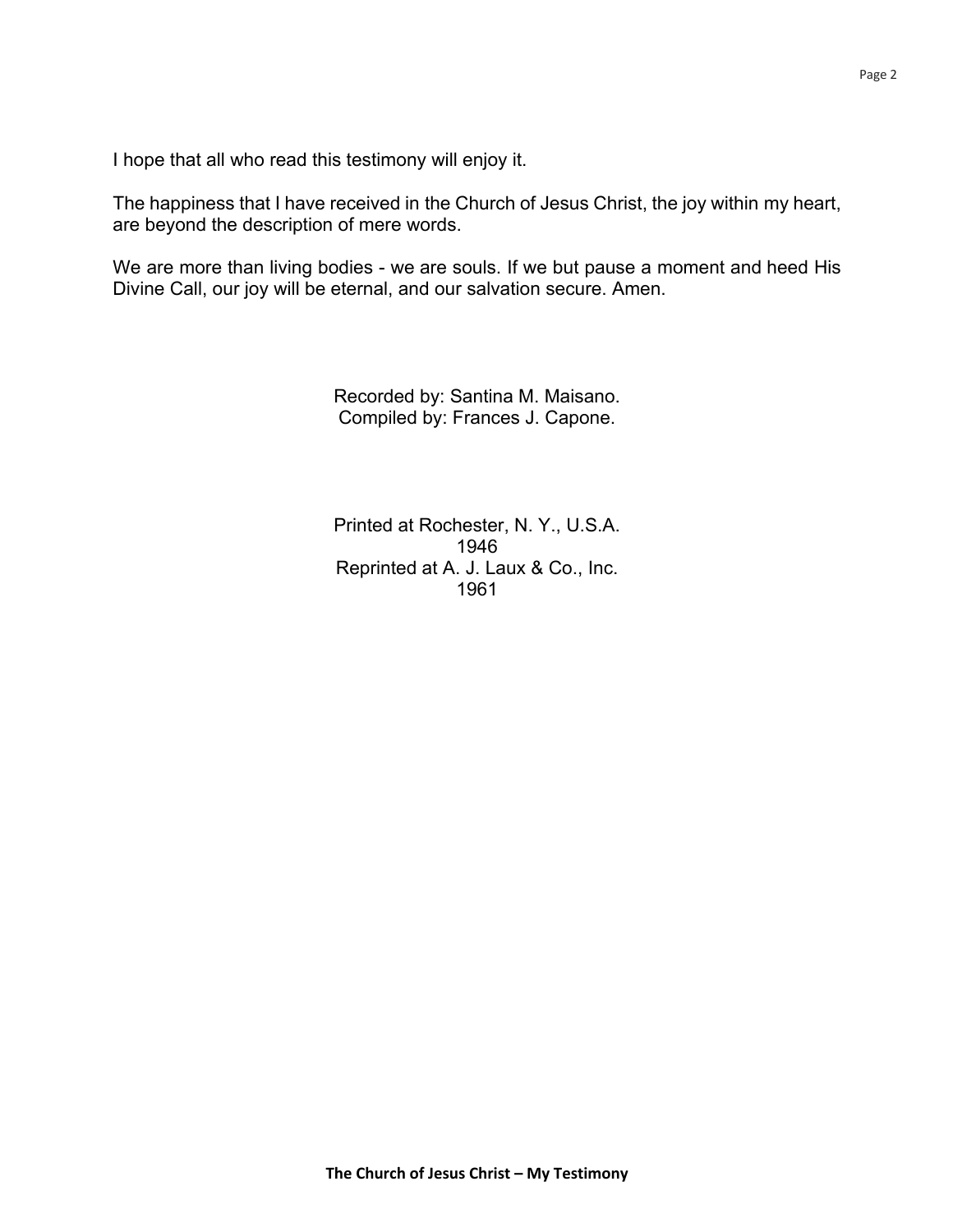My name is Ishmael D'Amico. I was born on June 11th, 1890, in Roccacinquemiglia, Province of Aquila, Abruzzi, Italy. My father's name was Anzelmo D'Amico; my mother's name was Angela Circone. My parents were also born in Abruzzi, Italy. We were Catholics.

During my boyhood I worked in the fields and watched sheep. At regular intervals I would leave home to help people in neighboring towns and I would be away for months at a time; then I would return home. We were a poor family.

My father came to the United States in 1894 and died here in August 1896. He had come here to obtain work, but death interfered, and his plans came to a sudden end.

Three years later, my mother remarried and moved to a town twelve miles from my birthplace. This town was called Roccapia.

At the age of 17 (April 1907), I came to the United States. Now I shall write a sketch of my boyhood and I shall also tell a few experiences that definitely show that the Lord's Hand has been upon me since my birth.

The town in which I lived was built on rocky hills. From 50 feet to 100 feet below these steep hills, the people had gardens which were enclosed within stone fences. On top of these fences were thorny bushes, which were there as a protection against thieves. From several high places one could look below the hill where we lived and see a precipice.

When I was four years old, I was playing with some little boys in the vicinity when we found ourselves at the highest point on this hill. Directly below us was a precipice. I remember that a very strong wind was blowing that day and whether it was the wind or one of my playmates who pushed me, I do not recall, but I found myself near the edge of this precipice and then I fell about 100 feet below. I landed on a thorny fence. I was scratched, cut and bleeding. I could not see from my left eye for I had pierced it. There I lay for a while. I cannot understand how I lived after that fall. A neighboring woman found me. She washed me and took me to a hospital where the doctor told my mother that I would lose my eye. Before I went to the hospital, my mother had been severely reprimanded for not taking better care of me. The poor soul had been out working in a neighbor's field, trying to earn a few pennies that we might have the bare necessities of life. I weep when I think of the drudgery that was her life. O poor mother, America was not for you!

At the hospital, several doctors examined me and all the doctors, with the exception of one, said that I had lost the sight of my eye. I remember clearly that one doctor said: "How pitiful it is that this child will grow to be half a man, for he shall have but one eye. I shall do all in my power to save his eye." Upon examining me, he found that my eyeball had been turned inside out and it was the work of a few minutes for him to restore my sight. This doc tor's name was Benedetto, which means "blessed" in English. This was a great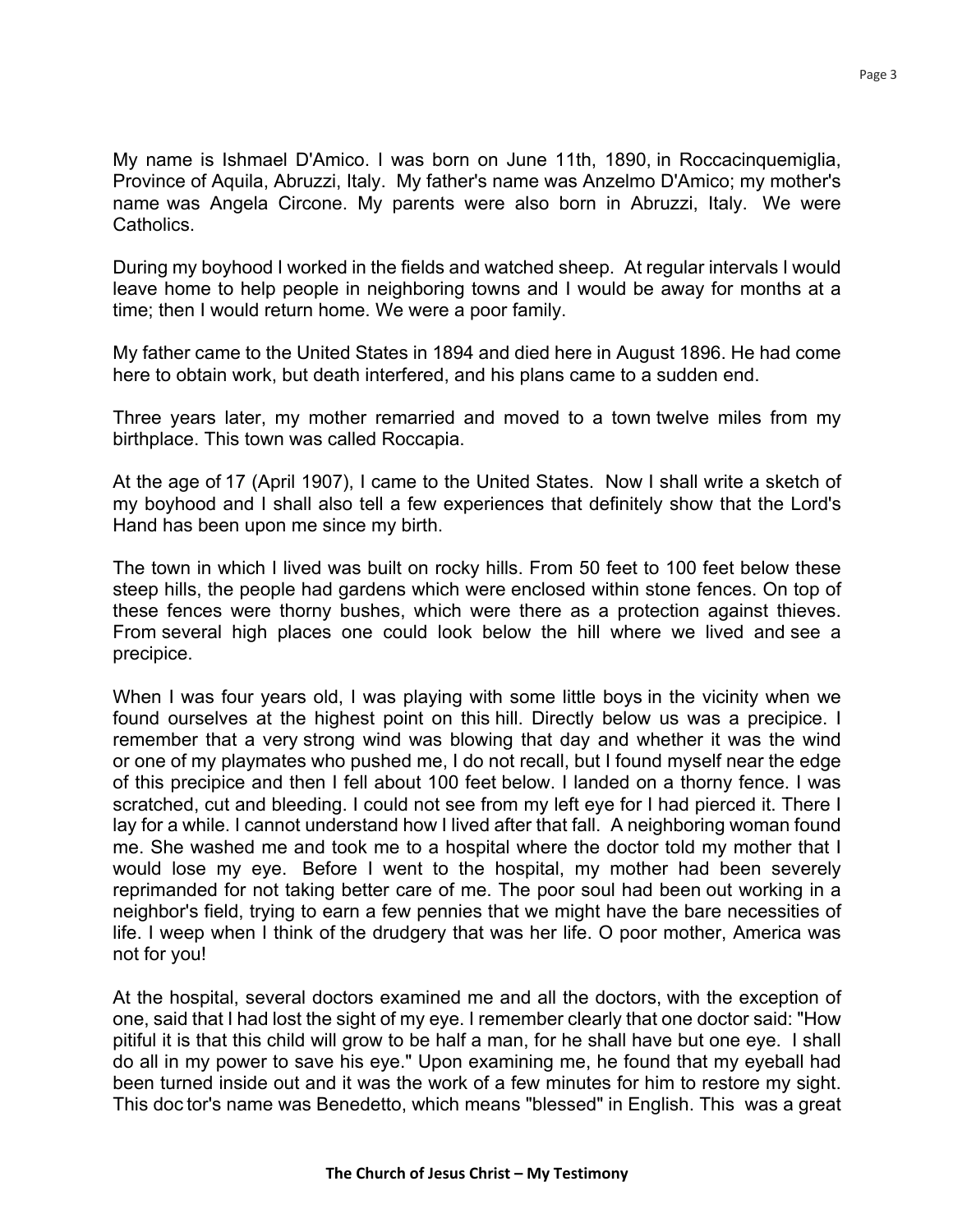experience to me. I understood in later years that it was the Hand of God that rested upon my brow.

While I was still confined to the hospital, I went for a walk which took me to a large well that supplied water for the entire hospital. I was playing with the pail which was attached to the chain when I suddenly felt it loosen and it caught me up with the pail and down into the well, I went. This well was very deep.

Before the pail reached the water, it stopped. I yelled at the top of my lungs for help and soon everyone in the hospital began running here and there to find from whence all this crying and screaming came. They found me clinging to that chain for dear life and I can still hear the doctors saying as they pulled me out, "Here we've been trying to save this boy and satan is surely trying to destroy him."

One day while I was climbing a very tall tree, the branch to which I was holding broke. I fell 25 feet to the ground. I thought that surely my bones were broken. I lay there for about two hours, then I arose, looked around and walked away. There was not a scratch on me! Again, the Lord had come to my rescue.

At the age of ten, I had an experience which I shall never forget. I was going to look over a piece of land which was about two miles from town, so I took my mule with me. As we rode along, we came to a steep hill. We had traveled about one mile when I prodded the mule to go faster. The mule became stubborn and started to kick his hind legs into the air. When he did this, he knocked me off. My saddle, too, came flying into the air. I was soon rolling down the hill over rocky ground. I tumbled a long distance and when l rolled, I could see the mule and much to my surprise, that mule was laughing. I was all bruised when I arose and made my way slowly up the hill to the mule. It took me half a day to get hold of him but when I did, I tied him and muzzled him.

I then took a branch from a young tree and used it as a whip. I whipped him and I whipped him until I could see the sweat rolling from his hide. As I beat him, I saw tears rolling from his eyes and to my amazement, he walked over to me and knelt before me. When I saw this, I had compassion upon him, and I untied him. Then we continued on our way. I always remember this experience, because it was a strange one. ... a very strange one.

At the age of eleven, I had a job watching goats for a man. This man showed me how to take care of them and he told me that I must not allow the goats to get into his garden. I watched the goats, but unfortunately, they did get into his garden. When the man returned and found that they had been in the garden, he became so angry that he hurled me to the ground and stepped on me with both his feet. He was strong, robust, and tall and you can well imagine how I felt when he trod upon me. While he was stamping on me, I turned my heart to God for help because I thought that my end had surely come. His beastly anger somewhat calmed; he left me and walked away swearing and muttering to himself. Again, I thanked God for saving me from danger.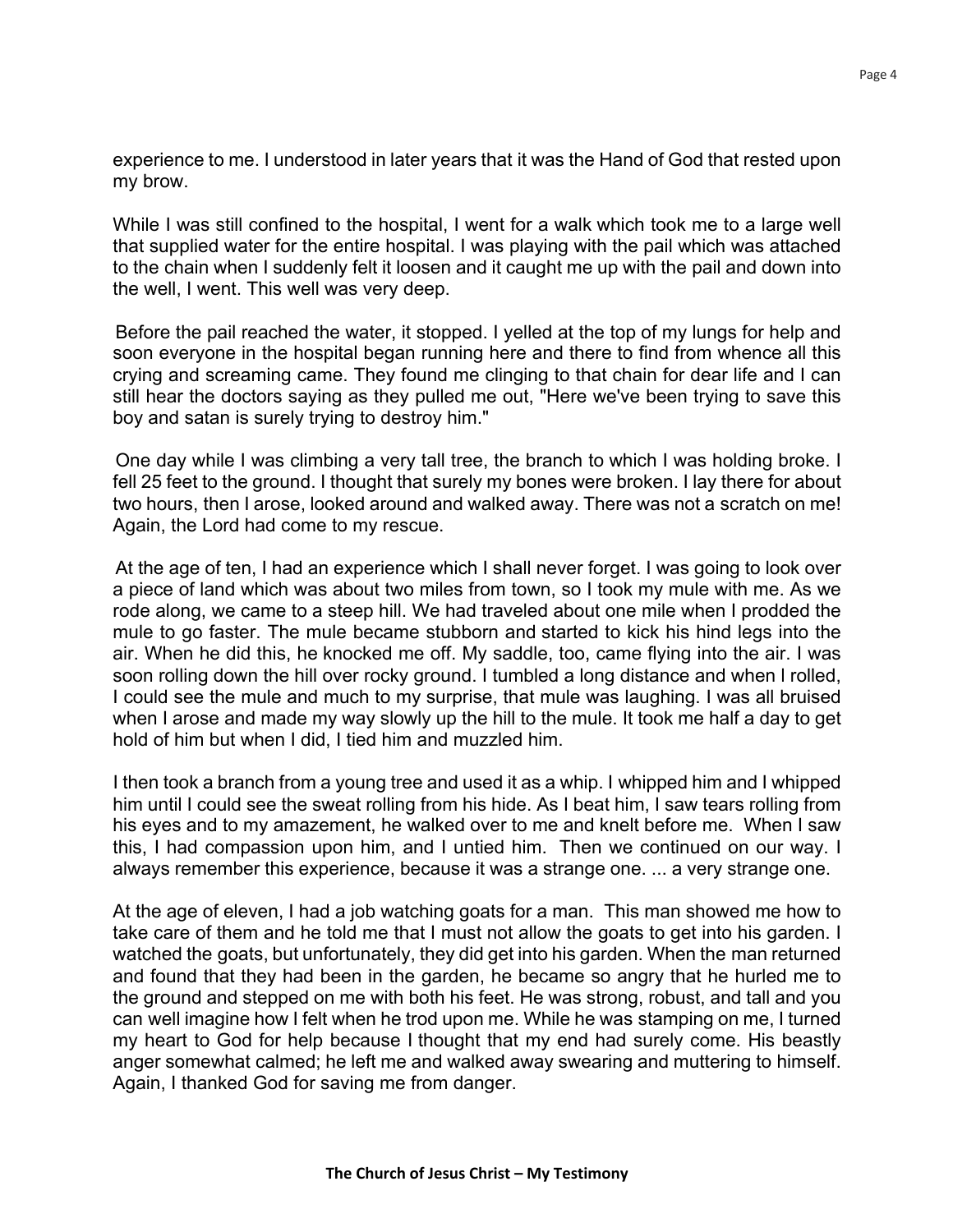At the age of seventeen, I entered the United States at New York and from there I went to Pittsburgh, Pa. where my uncles lived. Shortly after, I began to work on the railroad near Homestead, Pa. I did this work for one year. Then I moved to a nearby town and from there I moved to a place called Barking, Pa., and there, too, I worked on the Pennsylvania Railroad. From there I went to Ilinois, where I worked for one month. From there I went to Montana where I worked for the North Pacific Railroad Co. for six or seven months.

After working in Montana, I left for Seattle, Washington, where I had several friends. I spent the winter there and in April 1910, I left with my uncle and a few friends of mine for Alaska. We arrived at a place called Cordova on April 27th, 1910, at midnight. A twentyfoot snowfall greeted us.

My friends and I were unable to find work in Cordova. The place was beset with labor troubles. I spent two months there. In this time, I became quite ill and I was unable to eat a bit of food. I felt that I would surely die. I spent approximately \$400.00 while I was looking for work and unfortunately, I had to be ill. It had been my intention to earn about \$1,000 and then return to Italy. Now my funds were gone. I had \$20.00. Discouraged, heartsick, and with spirits at lowest ebb, I took my \$20.00 and made my way to a nearby saloon. I was not a drinking man, but sickness and misfortune do strange things to a man. There I drank myself into insensibility. Four men had to take me home. Strangely enough, twenty minutes after I had been home, I arose and felt that I was in perfect health. My appetite shortly returned, and I was a new man. There is no connection, between my drunken spree and my healing, but the fact remains that when I felt that all was hopeless, the Lord was merciful, and He reached forth His Mighty Hand and lifted me from desperation. "The Lord moves in a mysterious way His wonders to perform." How true this is!

I began to look for work again but bad luck dogged my footsteps. It was impossible to find a job of any kind. In the meantime, my uncle had found work on a railroad which was being built and had written to me to come to work with him at Camp 101. This camp was 101 miles from Cordova. I started travelling with a few friends and encountered quite a bit of difficulty in making transportation connections. The station master refused to sell us tickets; nevertheless, we managed to get on the train. While we were travelling, the conductor asked for our tickets and since we had none to show he questioned us. We explained that the station master had refused to sell us tickets. He asked where we were going, and we gave him the name of a camp called Camp 49. He asked if we wanted to go to Camp 55, which was on the opposite side of the river. We said that was where we wanted to go; therefore, I paid my fare up to that point.

There were many camps along the way. These camps were miles apart from each other. There was Camp 49, Camp 55, etc. The numbers indicated the distance from the city or points from whence the train had started. At the time we boarded the train, we did not know that the railroad line went beyond Camp 49, since Camp 49 came just before the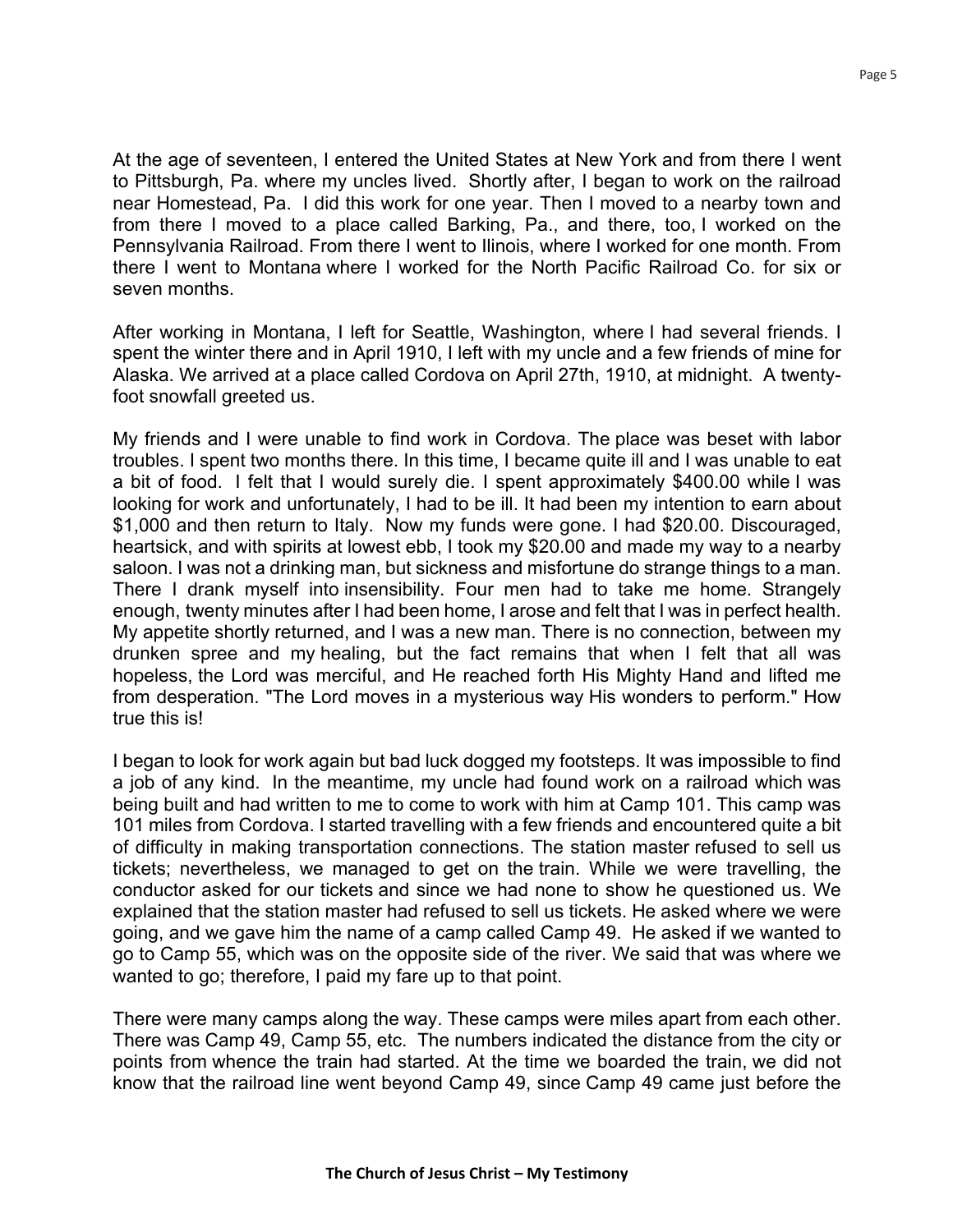river. In. the meantime, a bridge had been built across the river from Camp 49 to Camp 55 and the railroad line continued from that camp to Camp 101.

When the train got to Camp 49, the conductor asked us if we wanted to go to the other side of the river to Camp 55. We said that we would go, since it would take us closer to our destination, but when we got to Camp 85, we found that the railroad line did not end at this camp, but that it went as far as Camp 101. The conductor, thinking that we would get off at Camp 55, called us at that stop, but after knowing that the train went beyond that point, we decided to go through, so we ignored his several callings. When he saw that we did not get off at Camp 55, he became very angry. We had paid our fare up to this point only. When we saw that he was trying to throw us out, we all jumped off the train. We had no alternative, since we did not have enough money to pay the fare to go any farther than Camp 55. I had \$5.00 left and my friends had even less.

We put our baggage on our backs and began to walk along the track; there was no road to follow. We had walked about half a day when the pangs of hunger began to assail us. I had a little bread and meat with me, so I shared it with my friends.

We began to walk again and arrived at a camp where we tried to get food, but those in charge of the camp refused to feed us or to even give us a night's lodging. However, we did find a tent on the outskirts of the camp and we slept there for the night. Early in the morning, we began to walk again. We had walked for about ten hours when we came upon a small camp. I asked the cook at this camp if he had anything to eat and he gave us a large plate of macaroni, which had been cooked several days before. It was hard and unpalatable, but we were so hungry that it didn't matter to us. We ate every bit of it. He then gave us bread and coffee. We paid one dollar for this delightful repast. Our hunger was appeased; so, we continued on our way.

We walked for several hours. We came upon another camp. We were hungry. We asked if we could get a meal, but they refused to feed us; however, for that night we slept in a tent and in the morning, we started on our way. We reached another camp at noon and there we asked for food. They, too, refused to feed us. At this point I felt very discouraged. Now we had not had any food for several days. A train had stopped at this camp, so my two friends and I boarded it. We had decided to go as far as possible without paying fare and in that way, we hoped to get to another camp and get some food. The conductor soon discovered that we had no money and he notified us that as soon as the train would come to its next stop, we would have to leave. When the train stopped, we stepped off as fast as we could.

Again, we began walking and at midnight we arrived at Camp 96. We saw no one; we went into one of the tents to rest for the night, but we were so hungry that sleep was an impossibility. In the morning we continued our search for food, but we were doomed to disappointment. The cook told me that I had to have a ticket in order to get a meal. I had no money with which to buy a ticket (which was a lie) but a man in the camp was kind enough to give me one dollar for a ticket. I purchased a meal ticket and quickly returned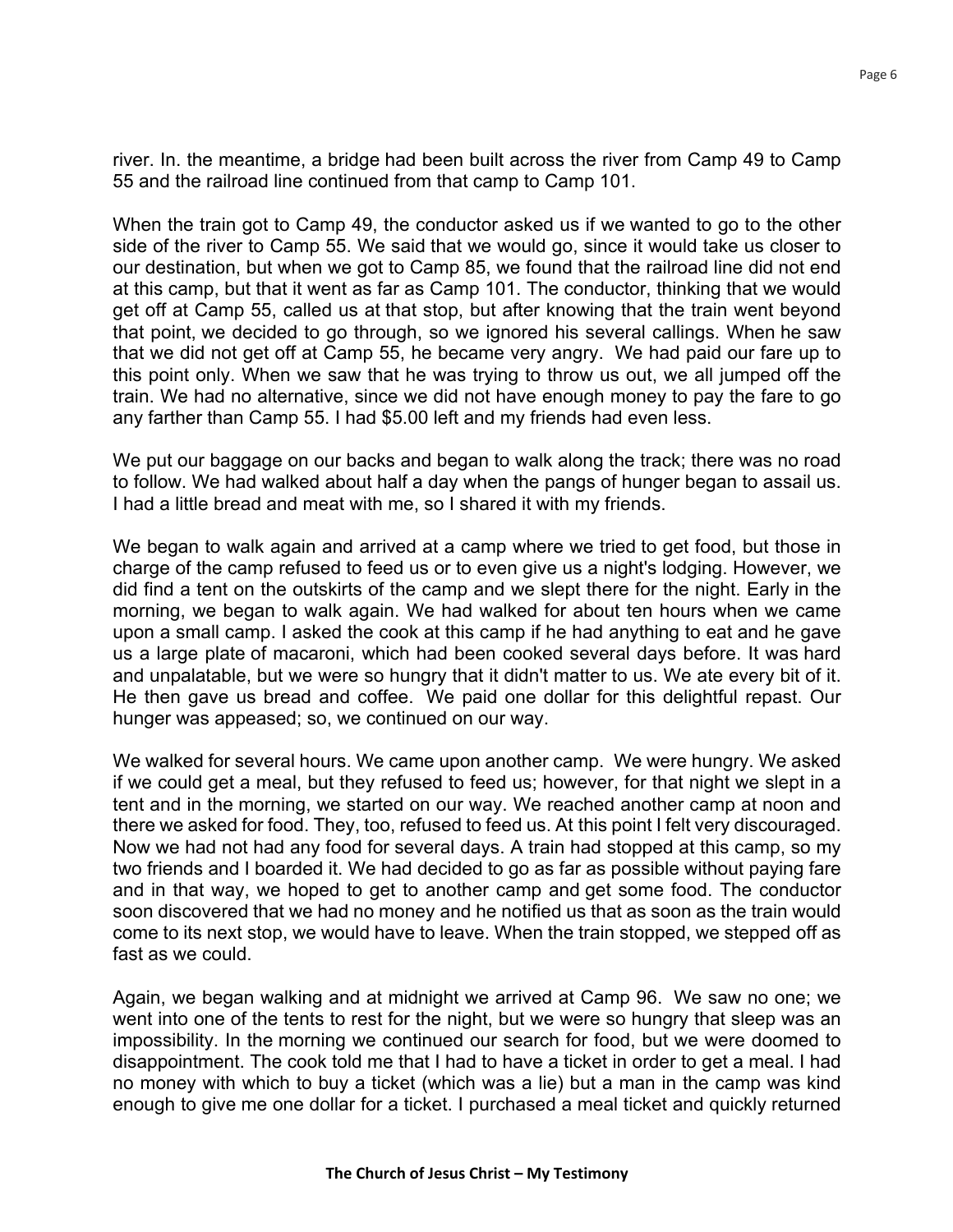to the cook. He refused to give me a meal. He said that I would have to wait until noon. I was famished. I could stand it no longer. He told me to go to Camp 101. I then returned the dollar to the man who had given it to me and as weak as we felt, we found ourselves on the road once again. We walked until we reached Camp 101. Unfortunately, my uncle had left camp a few hours before our arrival. One of the men told me that if I would walk fast enough, I would reach my uncle. I decided to follow him. I left my friends at Camp 101 to wait for me. How I ever walked six more miles until I reached Camp 107 is still a mystery to me, but when I arrived there, I felt so weak that I could go no farther. It was dark. At last a good meal awaited me at this camp. The food was plentiful and excellent. I would have gladly given to him my last \$6.00. When I had eaten heartily, I asked what the price of the meal was, and the cook said that it was 50c. I was very thankful for this because I knew that the meal, I had eaten was worth more. I gave him the money and, I took some extra food for my friends; I then departed for Camp 101. Camp 101 was one of the main camps of the railroad lines. We remained at this camp for two days looking for work, but again we had no luck. I decided that in the morning I would put on my working clothes and slip in with the rest of the laborers in the camp. I did this and no one took notice. I also managed to get a meal check, which was usable at all meals. With this same check, my friends also received their meals. After I had returned from my first day's work, my friends and several other men who had been looking for work were curious to know how I had obtained my job. I told them; and when morning came, they did just as I had done. The next day every one of us was caught and sent away. Had I been alone, I probably would have escaped detection but there was such a large group of men who tried the same stunt the following day that the supervisor wondered from whence all the extra help had come. Upon investigating, they found all the men whom they had not hired. There were about fifty of us who were thrown out of camp. However, I continued to stay at the camp for two more days and was fortunate enough to get my meals.

I then began to search for my uncle, who was about 32 miles from Camp 101. I left my friends and set out alone. I saw that the way would be difficult because there were many mountains and rocks. As I walked, I came to a river. Across the river was a tree that was used as a bridge. On my right was the river and on my left were the rocks, so I had to walk across the river over the tree in order to reach my destination. I had a big pack on my shoulders, and it was difficult walking over the tree. Halfway across I could feel the tree sinking beneath my feet. I lost my balance and fell into the water. Grasping the tree, I looked about me. There was not a soul to be seen. One of my legs clutched the tree; the other dangled in the water; and I still held my baggage with one arm. I raised my eyes toward heaven and offered a prayer to God. I said, "Lord, if you really exist, now is the hour to save me from death. "All at once, I felt a supernatural power seize me and before I knew it, I found myself on my feet with the baggage upon my back. Gradually I crossed to the opposite side of the river. Reaching another camp, I left some of my clothes there. I felt unable to carry a big load. I kept walking until I reached Camp 130.

In order to get to Camp 131 it was necessary to cross a river. This river was very deep. I was fortunate in finding a man with a rowboat who offered to take me across. As we were crossing, the boat careened and was about to turn over. I immediately petitioned God. He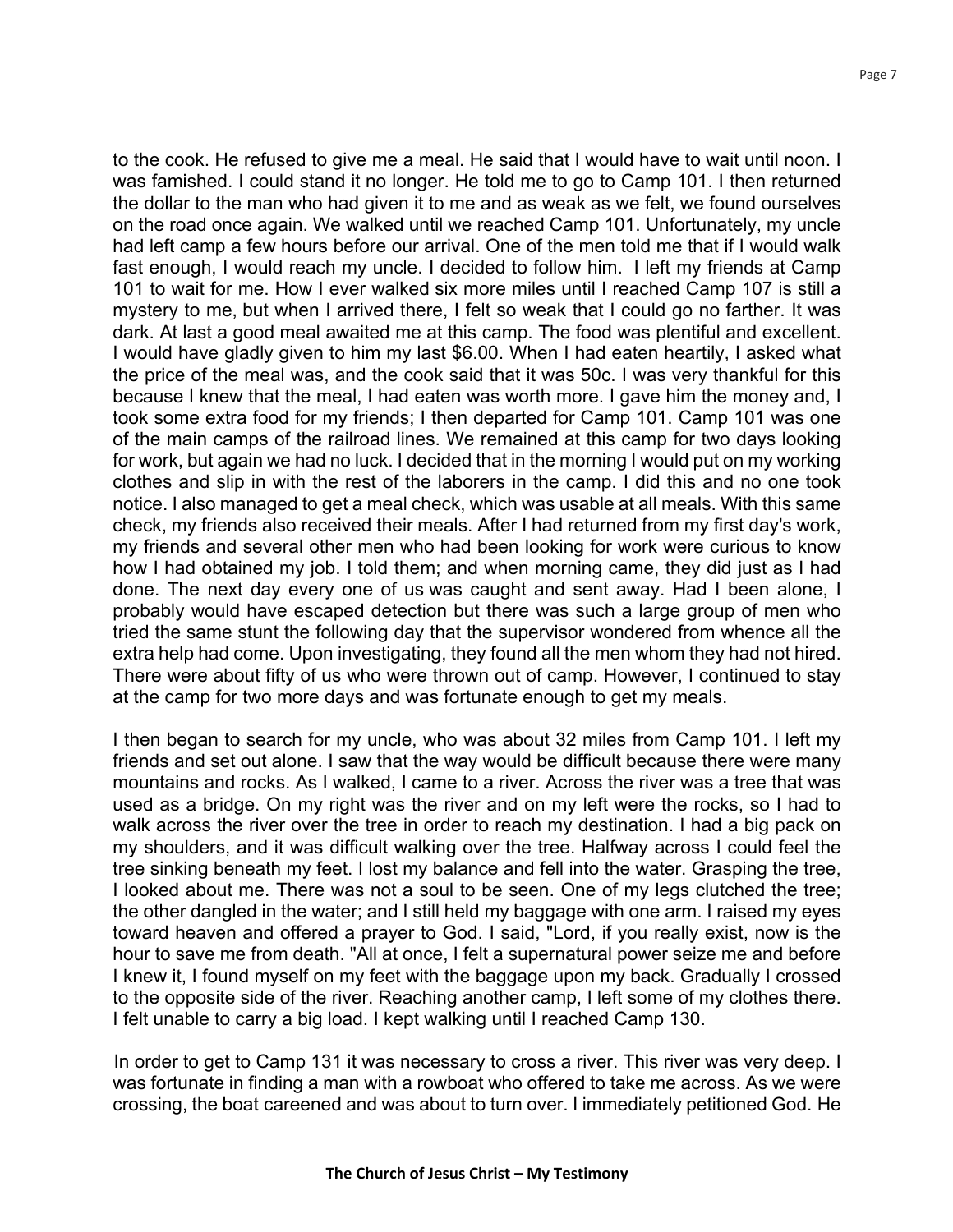answered my prayer and we reached the opposite side safely. I then had to walk two miles to reach my uncle, who was in Camp 132. When I did find him, I inquired about a job, but as bad luck had consistently dogged my footsteps, there was no work for me. My spirits were at very low ebb when I walked back to Camp 131 where there was relief in sight. A job awaited me there on the night shift. There was a new road to be built and I worked there three weeks. One morning while I lay in my tent, a large stone came flying through the top of the tent and barely missed my face. It had come from the explosives which the men on the day shift used to dig up the ground. Again, God had come to my rescue. The three weeks passed rapidly, and I was soon without work again. I decided to return to Seattle, Wash.

On the road back, I met a very ugly Eskimo woman. I took one glance at her and my limbs shook as if palsied. I have yet to see anyone as horrible. If she resembled anyone, it must have been satan. A group of Eskimos followed her. When they saw me, they looked at me curiously. When I had walked a few miles, I saw several Eskimos coming from a cave. They surrounded me and their intentions were obviously evil ones. I must say that I was frightened. It felt more like a nightmare than reality. The air was heavy as they pressed close to me. They asked me if I had any clothes to sell. I opened my baggage and showed them my clothes. They saw my clothes and seemed to like them but none of them had a cent. I closed my baggage and surprisingly they allowed me to continue on my way. I returned to Camp 101 and from there took a train to Cordova.

At Cordova, I bought my steamship ticket to Seattle, Wash. I took the boat there (July 7th, 1910) and on the way encountered more trouble. After two days on that boat, one of the kitchen assist ants tried to sell us sandwiches for 25c each. I refused to buy any since all my expenses were supposed to be paid. At noon the following day I looked around for a table but the lunchroom was completely occupied. I then saw a little room which had a table for three. Two people were sitting there. At first, I was told to stay out; then they called me in to eat with them. Here I saw the kitchen assistant who tried to charge me 25 cents for my meal. I asked him why he had tried to charge me for sandwiches, especially since my expenses were supposed to be paid from Cordova to Seattle. This man became so angry when I asked him this question that he doubled his fist and punched me in the face. I did not resist him but let him go. I walked out and went to my room to lie down. I was so discouraged that I felt I would burst into tears. The troubles I had endured in the past were not sufficient, but everywhere I turned, misfortune dogged my heels. Some of the passengers then came to me and told me to report the case to the captain of the ship, but I told them to forget the whole incident. The passengers insisted on going to the captain. He came to my bed and asked to tell him exactly what had happened. I did not want to talk about it but the captain insisted. I could not speak very good English, but I told him as well as I could. In the meantime, the kitchen assistant had hidden himself. They discovered him at the top of the ship in the guardhouse and two men were sent to get him down. They chained his hands and made him walk all the way through the ship so the passengers could see him. They brought him to the ship's courthouse and there he was tried. He denied many charges. He was judged according to his misdeeds and after that, I saw him no more.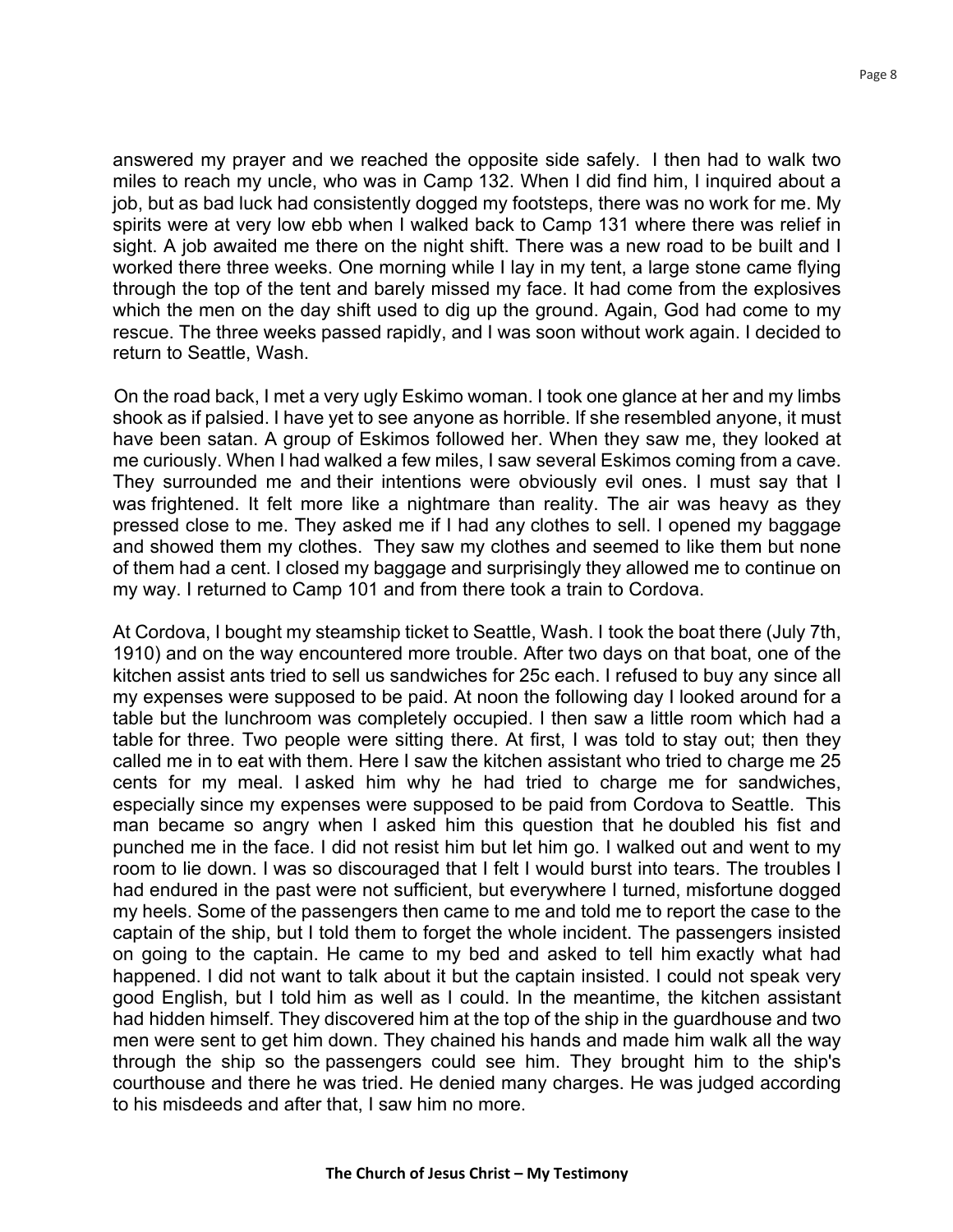On July 13th, 1910, I arrived in Seattle. I stayed there almost two months. I found a job there and worked long enough to pay my debts and earn some money for fare to return to Pennsylvania.

On Sept. 5th, I took the train for Pittsburgh, Pa. From there, I went to New Kensington, Pa. where I had some relatives. I got a job on the Pennsylvania railroad and worked there for six months.

On March 9th, I left to return to Italy. I stepped on Italy's shore the 28th of March and once again I met my mother and stepfather. At this time, I commenced giving serious thought to marriage. I knew a nice girl from my hometown whose name was Julia Lecce. I had been home for two months when Julia and I were married. We continued to stay in the same town for almost a year and on March 11th, 1912, I left for America. I left Julia in Italy. I wanted to make a home for us in the United States, and as much as I hated leaving her alone, it was by far a better plan than permitting her to suffer the uncertainties and deprivations that I had suffered on my first trip here.

I went to Glassport, Pa. to live and there I got a job on the railroad. After four months I sent for my wife.

We stayed in Glassport for nine years and in that time, five children were born to us: Ansel, Alfred, Lauretta, John and Erma. In 1917, I was working in the coke ovens in Glassport, Pa. and there I met a man called Joseph Corrado. We used to walk home together. One evening while we were on our way home, I felt a strong desire to talk about religious matters, about God, and my faith which was the Catholic faith. I spoke to him about the Saints and Christ and God. He told me that there were no such things as Saints, Christ and God. I said to him, "Who do you think controls the sun, the moon, the stars; who controls the plants of the earth, the rain, etc?" He told me that all came from nature and that it was ridiculous to believe in such things. He made me very angry and I began to dislike him very much. I soon found out that he was an anarchist. I was glad when this man quit his job because his presence had become too disturbing.

While visiting a friend of mine a year later, I was surprised to see this same Joseph Corrado at his home. When he saw me, he said, "Ishmael, I know that you are a man who desires to serve God. If you will come to believe in this living God, it will be salvation for your soul. I have found a Living God and I am going to tell you about Him - not the dead God that you were telling me about last year." The expression "the living God" puzzled me, since I had never heard of such a thing. Then he told me that if I wanted to know this living God I would have to be born again. I then asked him the same questions that Nicodemus asked Christ. He explained the baptism of Christ to me. It was hard to believe what he told me. He told me about the Gospel, but I could not understand. He talked at length and then he said: "If you do not believe my testimony, go in prayer to God and he will reveal your heart's desire to you." I laughed at him and thought it impossible for God to reveal anything to me. In all my 28 years I had never known that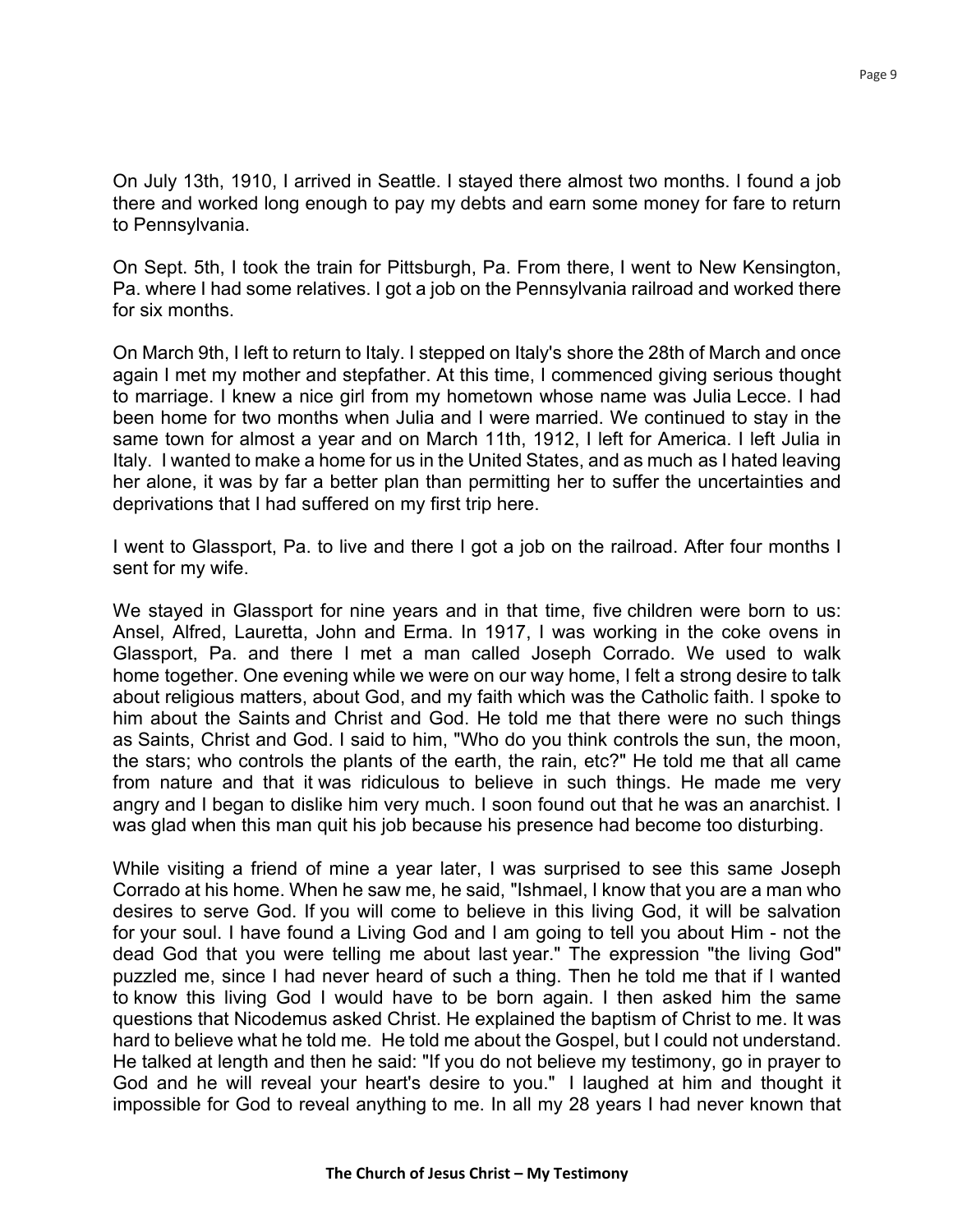God could reveal Himself to people. I was a strict Catholic, but, nevertheless, I decided to petition God for my soul's sake. I asked God to show me the true church, His church. I kept praying. One night I had a dream, and, in this dream, I saw a large building. I walked into this building. In one of the rooms to the left I saw a fire with many babies in it. They looked like dolls. This fire kept burning steadily, but it did not burn any of the babies. From the fire came sounds of weeping and loud lamentations. A very thin, old woman with gray, stringy hair sat by the fire. She made me shiver. I didn't want to get near her. Suddenly on my right in another room I saw a beautiful young woman about twenty years of age, dressed like a gorgeous bride. Her beauty was dazzling. After I had this dream, I understood that God had shown me the difference between the Catholic Church and the Church of Jesus Christ. My prayer had been answered. Not long after I had this dream, I related it to some of the people of the Church of Jesus Christ and they gave me the same interpretation - that the old woman, who sat by the fire which seemed to consume these babies, represented the souls of the people. This was typical of the Catholic Church. The beautiful woman in white represented the purity of the Church of Jesus Christ. However, even after they had explained all of this to me, I still doubted. For ten months, the brethren of the Church (Brothers Domenic Dentino, Joseph Corrado, and Vincent Gennaro) came quite often and talked to me so much of the church that I became annoyed. All this talk confused me. With each visit they disgusted me more. They, knowing that I desired to serve God, continued to tell me all about this wonderful church. One brother, Domenic Dentino, came more often than the others and he was particularly irritating. The more disgusted I got, the more often he came. He would talk, talk, talk, and would never give me the opportunity to speak one word. He had the audacity to tell me that the devil was in my pocket.

In 1918 my son Alfred was stricken with spinal meningitis. l tried to do as much as I could for him, but all seemed in vain. He was so terribly ill that he could not see, hear, or speak. 'His skin began to peel. Two months later, while my son Alfred was still sick, the whole family came down with influenza - during the terrible "flu" epidemic that raged the country at that time. One night I gathered all the medicine that I had bought and put in a bushel basket. I went out and dumped it all into a nearby creek. Medicines here and medicines there -- medicines of every kind and description and none able to do us an ounce of good. Who could help us at this time? Who would alleviate our sufferings? My heart turned to God, the Omnipotent One, in whose Hands lies the power of life and death. My heart was broken as I beseeched Him to help us. I cried like a baby. I asked him to have mercy upon my family and to heal my son Alfred from his affliction. I did not understand the visitation of the spirit of God. Two hours after that prayer, I heard my son speak and ask for his mother. I walked to his bed. He opened his eyes. His hearing came back. The rest of my family was also healed. In the midst of all this affliction, my son John was born. I was the only one who could take care of everything and I was far from well (Our home had been quarantined.)

In the meantime (July 18th, 1919) a man had come to board in my home. This man was ill. One day he went to Pittsburgh to see a doctor. When I came home from work, I found him packing his clothes. I asked him why he was moving, and he told me that the doctor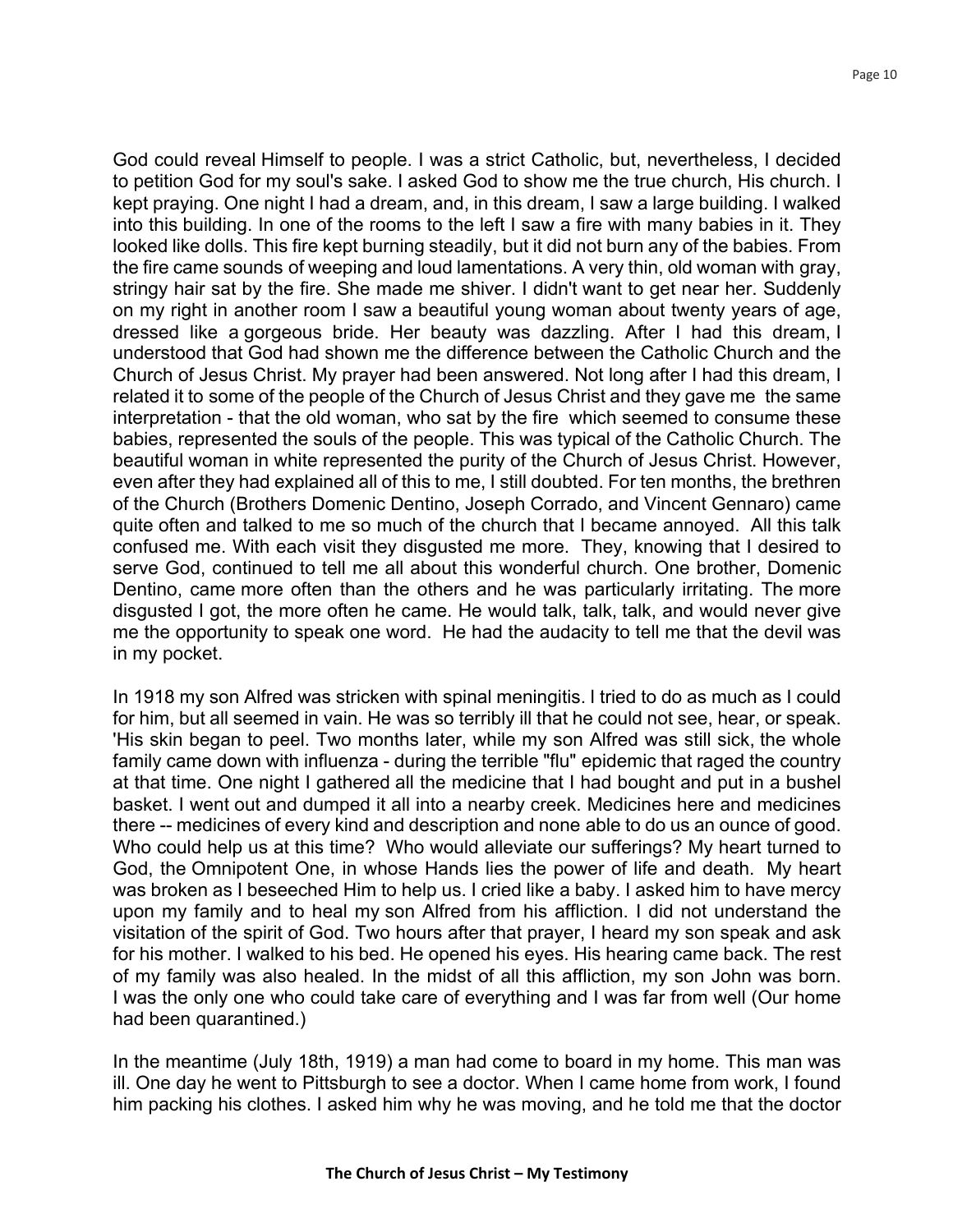had told him that if he wanted to get well, he would have to leave my home and move to another place. I told him that the house where he was going to move was a damp place and hardly good for a sick man. He then confessed to me that he had not gone to a doctor - but that he had gone to a divine healer. The divine healer had told him that as long as he would live in my home, he could not heal him. (This divine healer had tried to come to my home several times but somehow could never enter.) He moved. However, I realized that God had been constantly protecting my house from all evils and dangers . . . spiritually and otherwise. The desire to draw closer to God became stronger within me.

At the end of July 1919, Brothers Cesare Talamonti and Domenic Dentino visited me. It was the first time that Brother Talamonti had come to my home. When I saw them, I felt as if they were heavenly messengers. We spent an evening speaking about the wonderful things of God. All that they spoke that evening held a new significance for me. Their words were as soothing balm. My heart filled with renewed hope. The evening passed quickly. The brothers started to leave but when they reached the door they returned and seated themselves again. (I later heard that a voice had spoken to Brother Talamonti and had said: "Return; your work is not finished.") After speaking at length, they arose and walked to the door. Then they returned and were again seated. (The same voice had issued the same command.) We again pursued the subject of the Gospel. They walked to the door a third time. (A repetition of the same thing took place.) The Brother then returned to offer prayer. We all kneeled. As long as I live, I shall never forget the prayer that Brother Talamonti offered that evening. This was the beginning of my understanding of the Church of Jesus Christ. I was so deeply moved that I could not hold back the tears. I felt as though I were listening to God himself. The words that flowed from his mouth were beautiful beyond description. After the prayer, the brothers left for home. This experience gave me a greater desire to draw nearer unto God.

In the beginning of August 1919, a friend of mine gave me a Bible. He said, "I know you like these crazy church people, so here is a Bible to make you crazy, too." I must say that I was anxious to read it. I went into the house with every good intention of reading and investigating the Holy Book. I wanted to discover by reading just how far from God I was. I had barely opened the book when my wife interrupted me and asked me to put the baby to sleep. I was annoyed, but I thought it better to obey. I put the baby to sleep and returned to my Bible. Then my wife asked me to make a fire in the stove. Her interruptions were really a nuisance. It was a hot August day and she wanted a fire! However. 'l did not want to start an argument, so I dutifully built a fire. I made a good hot fire and returned to my Bible reading. I was very nicely settled when my wife asked me to go to the store for groceries. I knew that we had plenty of food in the house. When she asked me to do this, I was tempted beyond endurance. I was really angry now and, was about to refuse to go when a voice called to me, "If you want to be near me, you must obey." I controlled myself and went to the store. On my way I seemed to hear two voices within me. One said: "The right things are hard to do," and the other voice said: "Are you going to listen to that woman all your life and have her treat you like a child?"· Then the other voice spoke again saying: "If you want to serve God, you must begin to obey those little things first." I laid the Bible down for that day and decided on the following day to go to the top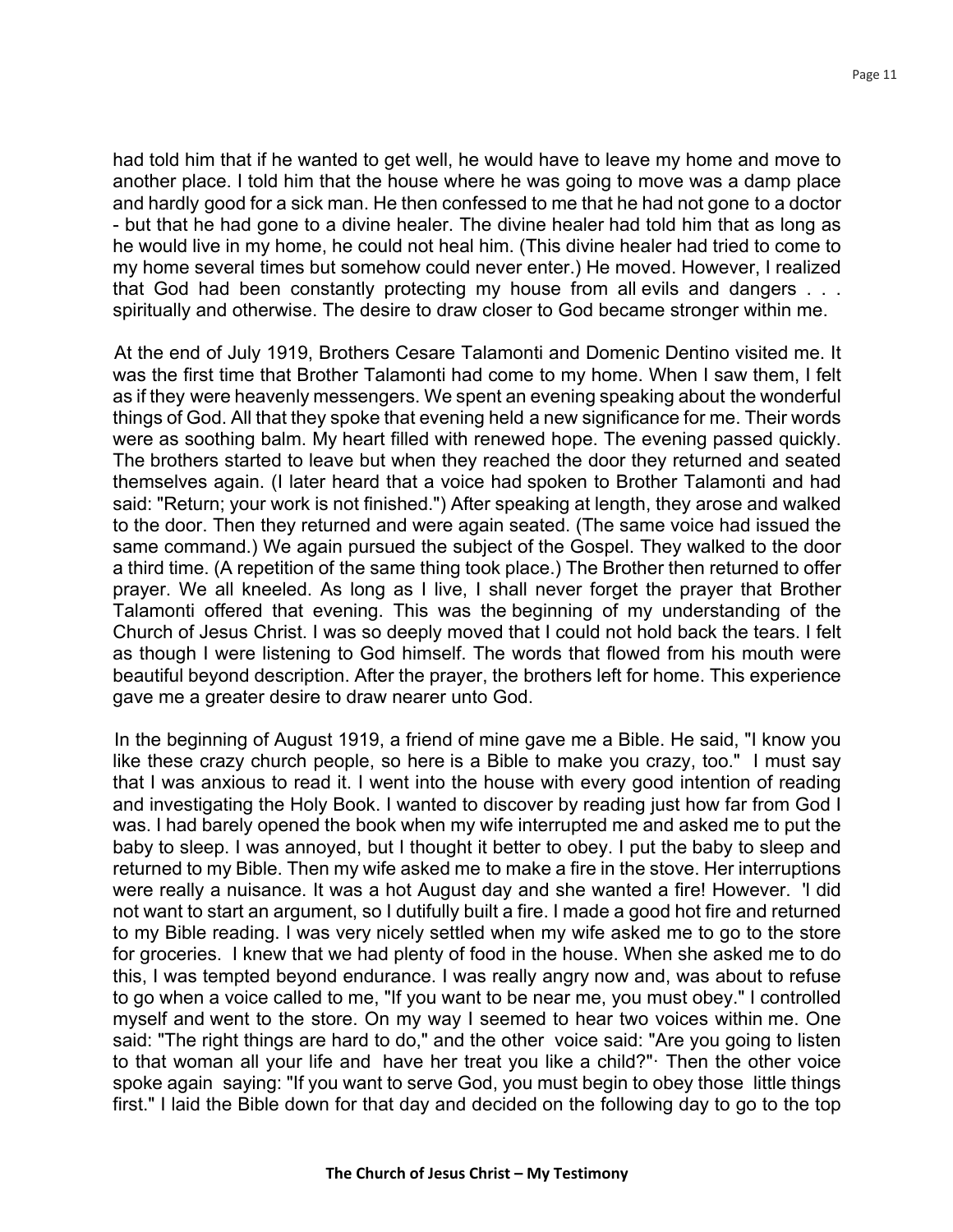of a nearby mountain and read to my heart's content. That evening my wife had no tasks for me and she seemed happy to see that I was not reading the Bible. That night seemed like a thousand years to me. I was so anxious to start reading the Bible. At daybreak, I walked out of the house with the Bible under my arm. My wife asked me where I was going, and I told her that I was going for a breath of fresh air. I spotted a tree on the mountain that I thought would make a comfortable reading place. When I sat under the tree, I saw a small bird flew above me. I opened the Bible, and something seemed to speak within me saying: "Why don't you pray to God to guide you to find what your heart desires?" I kneeled and began to pray. While I was praying, I heard a terrific noise in the tree. It seemed as though the branches of the tree were breaking. I was frightened. Then I heard a voice say "Pray, pray, pray." I hesitated in my prayer, but I knew that God would be with me if I continued to pray. I felt encouraged in this thought and I continued to pray. In my prayer I said, "Dear God, for 29 years I have served satan, but from this moment and henceforth I shall serve you." 'While I prayed, this bird made noises in the branches. When I had finished my prayer, he flew away. Finally, I felt free to read the Bible. I read the Bible to my heart's content that day and I found that I was far from God.

Before sundown, I went home. Dinner was ready and after dinner I continued with my Bible reading. My wife did not annoy me. I felt at peace. I prayed sincerely that the Lord would make his ways plainer and clearer for I was anxious to serve Him with all my heart and soul.

The following night when everyone had retired for the night, I knelt in prayer and I asked God in all sincerity whether or not this Gospel had really been restored. I saw my sins before me, and I felt such a sorrow that I started to weep. My heart seemed broken with grief. After praying, I turned off the light. As I did so, I saw a light come into my room ... a light which was as bright as the noonday sun. I heard a voice saying, "My Gospel is light; it's up to you if you want to obey." My whole body seemed lifted by this experience. I got into bed and then I heard a chorus of voices singing a beautiful hymn and while the singing was going on, I felt myself being carried into heaven. I said, "These are the hymns that are sung in the Church of Jesus Christ." I prayed all that night, for the spirit of repentance had come upon me.

l began to visit the Church of Jesus Christ. I said to my wife, "I shall go to this church; if I find that it is genuine, I shall be baptized, but you must do as your heart desires because we are two separate souls. If you want to continue in the Catholic faith, you are. free to do so, but I shall go to the Church of Jesus Christ.

In my first visit to the church, I understood very little English. Just seeing the faces of the brothers and sisters was like seeing the faces of angels. I said to myself, "This is a people who belong to God because the love of God is in their hearts. I do not deserve to be in their midst." I went twice unaccompanied. When I went to the third meeting, my wife came with me. I told her to stay home but she said, "If this church is good enough for you, it's good enough for me. Where you die, that's where I want to die." She dressed our four children and followed me to church.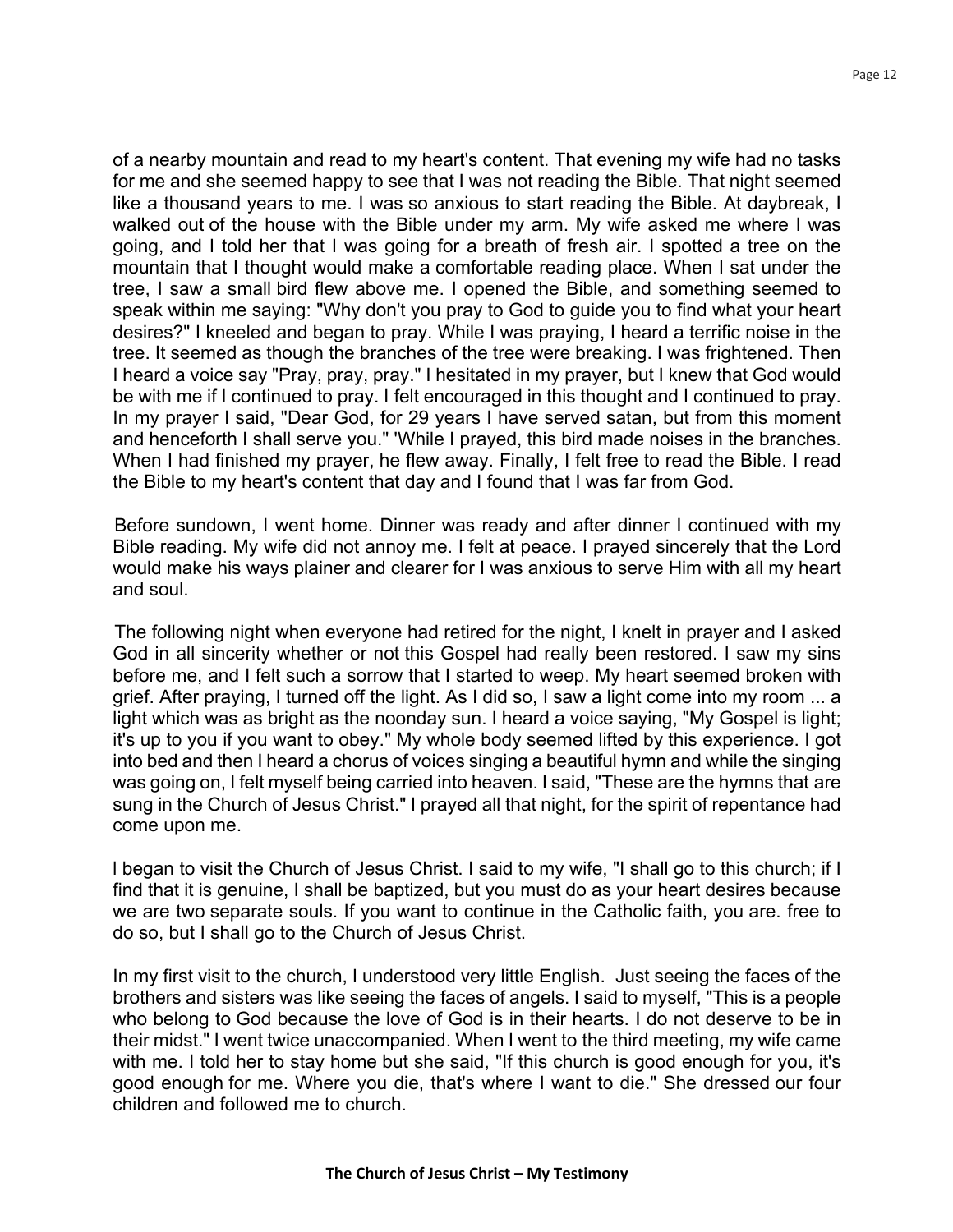Two weeks afterward (August 24th, 1919) I asked for my baptism. It was a happy day for me when my wife also arose and asked for her baptism. We were baptized by Brother Fred Smith. I was not a healthy man. I was afflicted and no doctor could help me. When I came to the Church, I prayed for my soul's salvation and not for any bodily healing. After my baptism, my afflictions disappeared and I became a new man, naturally and spiritually. After I obeyed the Gospel, satan did not like it and on Sunday mornings, I felt a spirit upon me that made me tremble. I wondered if this was the spirit of God since I was young in the Gospel. This power became stronger upon me. While I would sit in the chair, this spirit would work on me to a point where I could not control myself. It controlled half of my body and I was unable to bear it any longer. I arose and asked for prayer. Seven ministers anointed me and lay their hands upon my head. This spirit was so violent that these ministers had to hold me down. The chair walked away from me. The brothers tried to rebuke this spirit. This spirit got possession of my legs and I could not see my feet any more for I was kicking violently. When this spirit finally left, I was drenched with perspiration. After this terrible experience, the Lord visited me with wonderful visions, and I was greatly encouraged. Nevertheless, I was tempted for 40 days by evil spirits. In October 1919, we had a conference in Dravosburg, Pa. Everyone enjoyed the blessing of God. I was still afflicted by evil spirits and felt weak. I prayed: "O Lord, you have called me and now I am weak and weary. You, alone, can save me." While I was praying, I saw the heavens open and I saw an arc descending from heaven, I found myself in the arc. This arc was beautiful beyond description. I was in this arc for about ten minutes. In this time, the evil spirits left me, and I was free. My mind and heart were left. in peace and I gained much good in the conference. I thanked God for freeing me from this evil tribulation.

One night, on Nov. 27th, 1919, while I prayed, I asked God to watch over me. I felt a hand patting me on the shoulder and throughout my prayer, this hand kept patting me. It felt so wonderful. Then I heard a voice say, "Ask God what this visitation means." I felt spiritually uplifted as I went to bed. I had hardly touched my bed when I was translated in the spirit. It was midnight but it seemed as though it were afternoon. I had a vision. I saw a narrow street with bushes on either side and trees which were straight and high. I cannot say how long I stood looking at this street. This street seemed to run from the East to the West. I was anxious to see where this street ended, but as soon as I tried to find out, my vision ended. I fell asleep and, in the morning, it seemed as though I had had an important dream, but I couldn't remember it. I asked God if this dream was an important one to me. I prayed for this three times but I received no answer. I went to work and two blocks before I got to the factory, I was stopped in the middle of the street. I could not go any farther. No one was around. I was suddenly translated in the spirit and it seemed as though I were going over a small hill. Around me were fresh green grass and trees. I saw Brothers Cesare Talamonti and Vincent Gennaro. I was happy to see them both and we began to walk on the hill. It seemed as though we had to go to a meeting. When we arrived at the meeting place, we found three old white-bearded men. I noticed that one of them was older than the rest. These old men were standing near a tree stump on which rested a large book. The eldest of the trio gave me a book; then he opened this large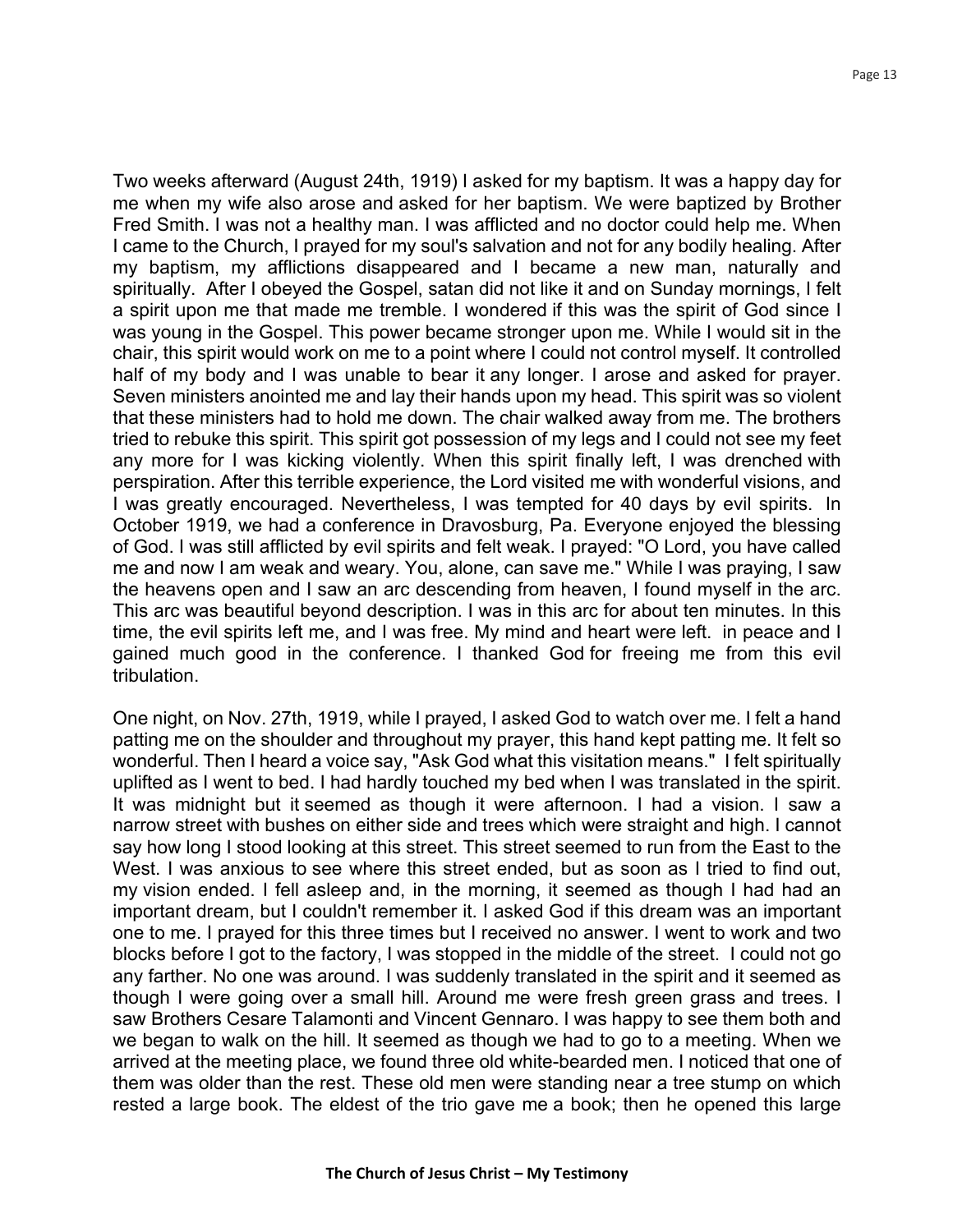book on the tree stump, pointed his finger at me, and said, "O thou, Ishmael, you must become a new Ishmael, the same as Ishmael of old." His words moved my entire person. I then found myself in the street again and the power of God was upon me to such an extent that I could hardly control myself from shouting. When I went to work, that blessing remained with me all that day.

One cold, dark wintry day (Dec. 1919.) a strong desire came upon me to go to the M.B.A. meeting which was being held in the home of Brother Charles Ashton, who lived in Coal Valley. At that time, the M.B.A. meetings were held at different homes. I asked several of the brethren that lived near me if they wanted to go with me, but they didn't want to go because the weather was nasty. There was a lot of snow. Nevertheless, I decided to go. I had no idea of where this brother lived, but I did feel that the Lord would guide me there. I felt as though a sweet voice were saying to me: "Keep going because I will be with you. Look to the heavens." I did as I was told and looked to the heavens. There in the midst of a dark sky I saw a bright star. The voice told me to follow that star until I would be directly under it. When I would be under it, that would be the brother's home. I followed the star; I even crossed the Monongahela River. At last I saw that I was directly under the star. Before me I saw a house. This was Brother Ashton's home. When the brother opened the door he exclaimed, "How is it that you, a stranger in these parts, found your way to my home?" I told him that the Lord had brought me there. He said that the Lord surely must have guided me because this part of Pennsylvania was entirely new to me. There were very few people at the meeting that night, but the blessings of God were poured upon us abundantly.

On the Saturday morning before the meeting of the April conference of 1920, I had a dream that all the Apostles of this church were encircling me. They wanted to take me with them and said, "Come with us; there is great work for you to do."

I had intentions of going to the conference to help in the kitchen. After I had arrived there, I began working in the kitchen. In the afternoon of the same day, I was called by the Apostles of the church. When I was with the quorum of twelve, I was chosen to be a minister of the church. After this, I knew that my dream had been a dream with a spiritual significance. I knew that it was God himself who had called me into the ministry.

After I became a member of this church, I began to do a lot of visiting. I did this continually. After I had been ordained a minister the desire to visit people became stronger than ever and I prayed that God would give me an opportunity to do evangelical work.

I had been baptized three months when the Lord gave me the gift of tongues. At first there was no interpretation to my tongues; everyone began to doubt, and the ministers told me to watch the spirit more. When I saw their doubt, I became very discouraged, so I prayed to God that He would give an interpretation of my tongues to someone or to take the gift from me. One day while I was feeling particularly discouraged about these tongues, I felt moved to speak the tongues. I decided to keep my mouth closed so tight that I would not be able to speak a sound. I felt my whole body swell to the extent that I felt my eyes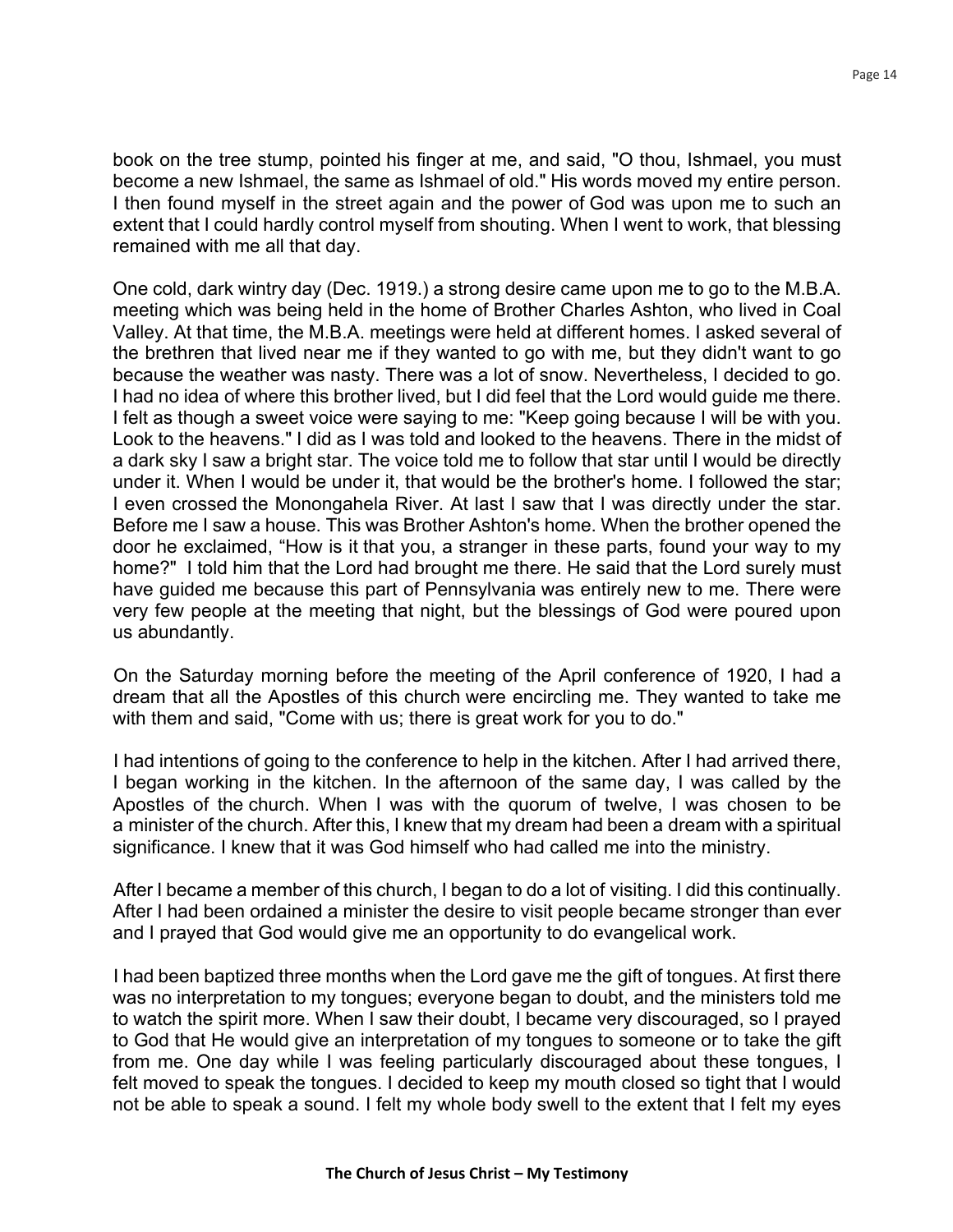protruding. I was choking to death. A voice said. "Who are you to stop my power?" When I heard this voice, my mouth opened and the words poured forth, like the shot of a cannon. I trembled and asked God's forgiveness for what I had done. After this experience, the Lord began to give out the interpretations of my tongues. Not long after this, Brother Joe Dulisse prayed to God, (since he, too, had doubted the tongues I spoke) that if I truly spoke with the spirit of God, that after the meeting when I would shake hands with him, he, too, should feel a portion of that spirit upon him. At the end of the meeting I spoke the tongues. This brother walked towards me, and when his hand almost touched mine, he was suddenly shaken, and he jumped up as though he had received an electric shock and the very power of God twisted him all around. He immediately cried out, "Brothers and Sisters, do not doubt Brother Ishmael's tongues any more for the gift comes from God".

I continued on in the church doing my best, but I always had a great desire to spread the word of God; I fasted and prayed often. One Wednesday night in March (1921) we had a testimony meeting in church, and many testified that they were spiritually weak. Ministers testified the same things. My heart was so pained at hearing all these testimonies of weakness that I went home very saddened. l prayed to God that He would remove this spirit of weakness from our midst and that He would give us strength. I also asked God to lead the way that His word might be expanded. I was guided to take the Bible and to read so that my heart would be comforted. While my eyes were dosed as though I were sleeping, I heard a voice, but I did not understand what it said. I, believing that it was someone of my family calling me, went to see, but my family was asleep. I returned to my room and started to read again, and the voice called again saying, "Awake." When this voice said "awake," a flame came upon me and went through my entire body. The second time the voice spoke, that flame entered my body and it seemed to burn me. It happened four times, but I did not understand the meaning of these things. I went to bed and that night my body seemed filled with a supreme power. The following day, when I met brother Charles Ashton, I told him about my experience of the previous night. I waited for him to give me an interpretation, but he said that it was a good sign for me but that he could not understand what it meant.

The third day after my strange experience, a letter from Detroit, Michigan, was received saying that there were persons in Detroit who wanted to be baptized in this church. Brother Patsy DiBattiste had already given his testimony of the church to his relatives in Detroit. Sister Frammolino, at the same time that I was visited with the fire and the voice of God, was praying that the light of the Gospel would come to Detroit. Then when l read this letter, I was filled with the spirit of God and a voice spoke saying, "This is your calling." This letter was brought to the home of Brother Fred Smith and while he read it, he turned to me and said, "Brother D'Amico, do you want to go Detroit and take charge of this work?" I said, "If this is the will of God, I will do it." Brother Ashton then came by and Brother Fred Smith showed him the letter. When he read the letter, he asked me the same question that Brother Fred Smith had asked me. They knew that it would be very difficult for me because I had a large family to keep. I was ready to go to Detroit, Michigan, to do the Lord's will to plant the Gospel and establish His Church. I knew that He would take care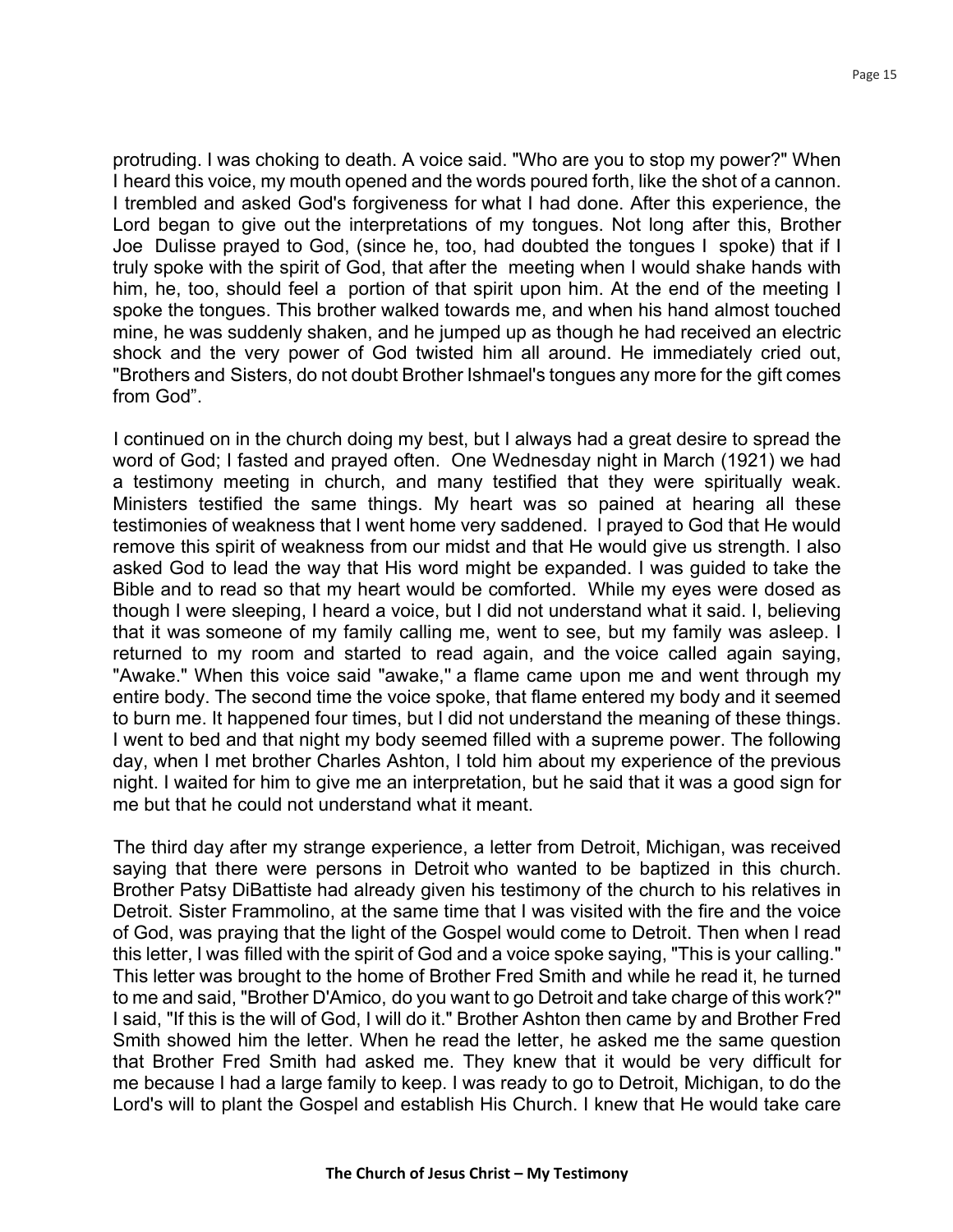of my family. I continued to pray to God as to whether it was truly my place to go to Detroit. After two nights, I had a dream where I found myself walking. I came upon a great building and in this building. I met a man who looked like satan. He did not want me to leave the building. He did all he could to prevent my leaving, but I arose in great power. I held an iron bar in my hand, and I said, "I have the authority of Jesus Christ and with this iron I will smite thee." The ground suddenly opened, and he disappeared. Then the doors of the building opened up and I saw a large field of wheat. I saw houses, trees, and streets.

I continued to pray to see if it really was my place to go to Detroit because I was not satisfied with this experience. I had another dream in which I saw the President of the Church, Brother William Cadman. He gave me a beautiful white suitcase that I knew was not made with human hands. He opened it up and put in some kind of material on the left side and material on the right side. He closed it and gave it to me saying, "Go to your destination." I took the suitcase and put it on my shoulder. It seemed as though I walked with it all night and the road on which I walked led to a city, but I did not know the name of the city. I awakened. I then realized that God wanted me to go to Detroit to do missionary work.

The week after I had had this experience, the Rock Run Branch had a meeting to see whose place it was to go to Detroit, and the majority had the spirit that it was my place to go. I had prayed that the Lord would reveal His will to the other brethren. Several of the brethren had revelations that I was to go. Brother Joseph Dulisse decided to go with me.

We left Glassport, Pa. on April 19th, 1921. When we reached Detroit, we went to the home of Brother Ralph Frammolino. We pronounced peace on that home.

Detroit was like a wilderness as far as the Gospel was concerned. The first night at the home of Brother Frammolino, my prayers were that God would lead the way for the planting of the Gospel. All night I could not sleep. I was translated in the spirit and I saw a street around a small hill and on this hill was a telegraph pole. Over this pole was a pigeon that was as large as a person. This pigeon spoke and it said: "Peace, peace, peace." Then I saw two men carrying this pigeon in their arms and they went to each home with this pigeon. Into each home that they would enter, the pigeon would say, "Peace". then saw a splendid wedding. I saw a room prepared for this great wedding. After my vision, I was filled with such joy that on the following day (April 20th, 1921), which was Wednesday, (the day of our first meeting) I can testify that the glory of God was in that meeting. Brother Frammolino got up saying, "I hear a bell ringing in my room." He also heard beautiful violin music and the spirit of God confirmed our revelation that His Church was about to be established in Detroit.

On April 24th, 1921, the first five members were baptized. They were Anna Frammolino, Ralph Frammolino and their daughter Louise, and Mary and Joseph Giansanti. It was a glorious day. There was a blessing on that day that no one will ever forget. Sister Frammolino was the first to be baptized in the waters of regeneration. In June 1921, I had a dream in which I saw Brother Charles Ashton giving me a license with the word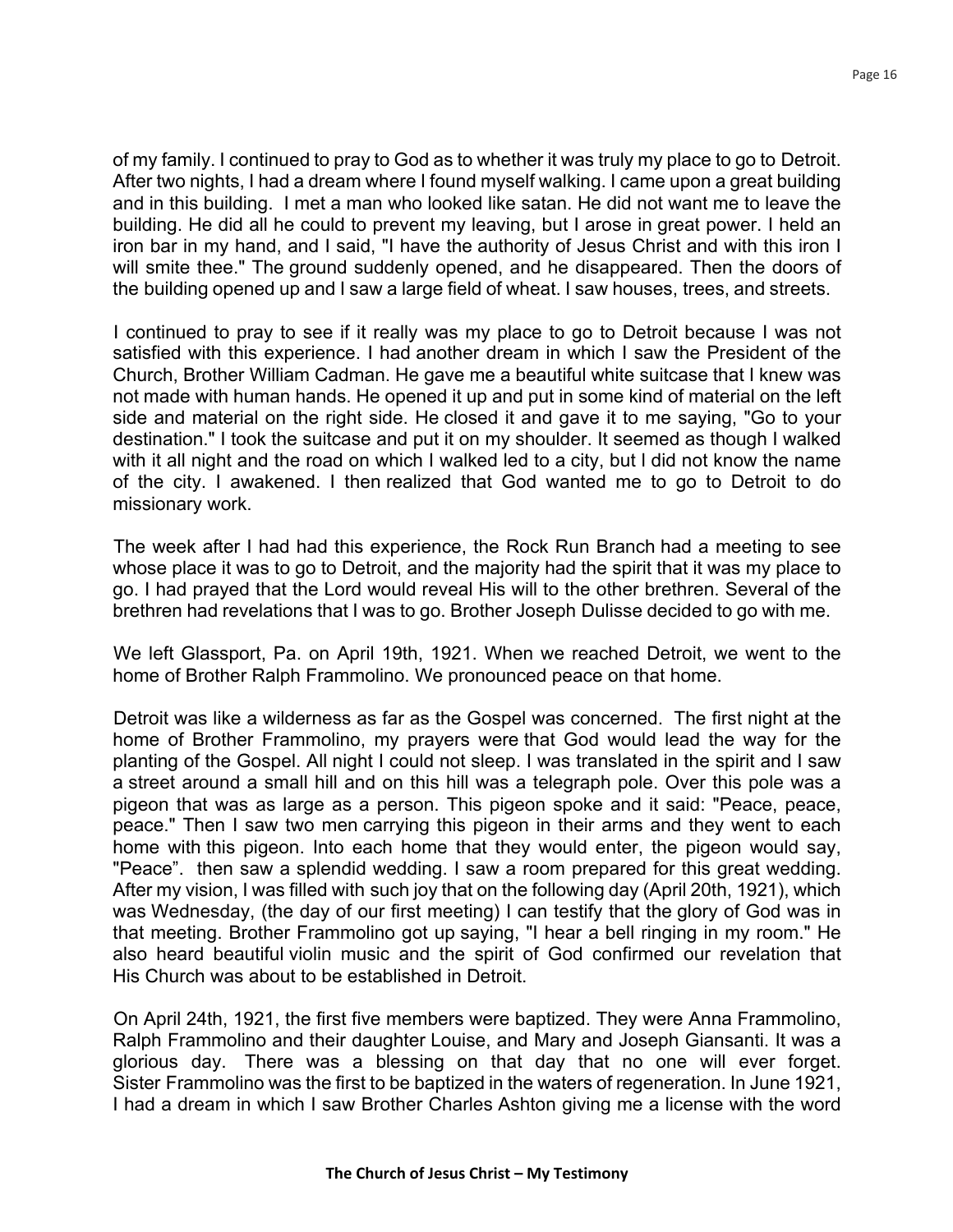"Evangelist" written on it. At conference time in July 1921, Brother Charles Ashton voiced his feelings in regards to my being an Evangelist. Since I had been called to do the work in Detroit, everyone agreed that I should be ordained an Evangelist of this Church.

After three month's work in Detroit, we returned to Pennsylvania and the Church decided to send me to Detroit for further missionary work. Brother Joseph Dulisse remained in Pennsylvania.

After five discouraging months, the Lord began to call more people into His Gospel. In the summer of 1921, I had a dream that I thought I had much work to do. I began to walk on a street in an open field. While I walked fast to do my work, I saw Brothers William Cadman and Charles Ashton, but I did not go near them because I was too busy. They saw that I was very busy and left me alone. As I walked, I came to a small village where a big dog wanted to devour me. When he was a few feet away, he closed his mouth, walked around me, and returned to the village. I continued walking and arrived at a larger village. This time a larger dog came towards me, closed his mouth, and returned to the village. I kept walking and came to an even larger village. Again, a more vicious dog came to devour me. When he was almost near me, he closed his mouth, walked about me, and walked away. I came upon a yet greater village and met a dog more vicious than the others. He did as the other dogs had done. I cannot number the villages I saw ... the larger the village the larger the dog. After passing all these villages and these dogs, I arrived at a place where there were thousands upon thousands of people. When I arrived at this place, I was seized and put on a cross. Brother Joseph Dulisse was there preaching and was saying, "Watch this man; his flesh is all cut; yet, his body shall become new again."

On the 13th of August 1921, Sister Frammolino, one of her daughters, and I went to Cleveland, Ohio. I had taken one of the brethren's addresses, but somehow, I lost it; therefore, when Sister Frammolino inquired whether or not I had the address of someone in Cleveland, I told her that the Lord would provide. We arrived in Cleveland at 2:00 P. M. We had no sense of direction. Then I saw a policeman and asked him which streetcar would take us to our destination. He did not understand me and said, "Only God can take you where you want to go, because I don't know where to direct you." I could not tell him the exact name of the street. Then I turned my heart to God, saying, "O God, you have so many messengers; you can direct us to our destination to meet the brethren." Suddenly a man appeared to me. I don't know where he came from; he came so fast. He was middle aged. He greeted me and asked where I was going. Then he said, "I know that you came from Detroit and I know the place of your destination. I am going there, too!" When I heard those words, I thought that he was a brother from Cleveland and I was going to kiss him, but somehow, I could not do it. He then said, "If you want to go directly to the place for which you are looking, you will have to take the next streetcar." I then replied, "I shall get on the same streetcar as you do." We all boarded the streetcar together. He then began to talk about the prophecies of old; he said, "We have arrived in the days of the beginning of sorrows, where wars, rumors of wars, famines, earthquakes, etc. are coming upon the earth." He also spoke of other things that would come to pass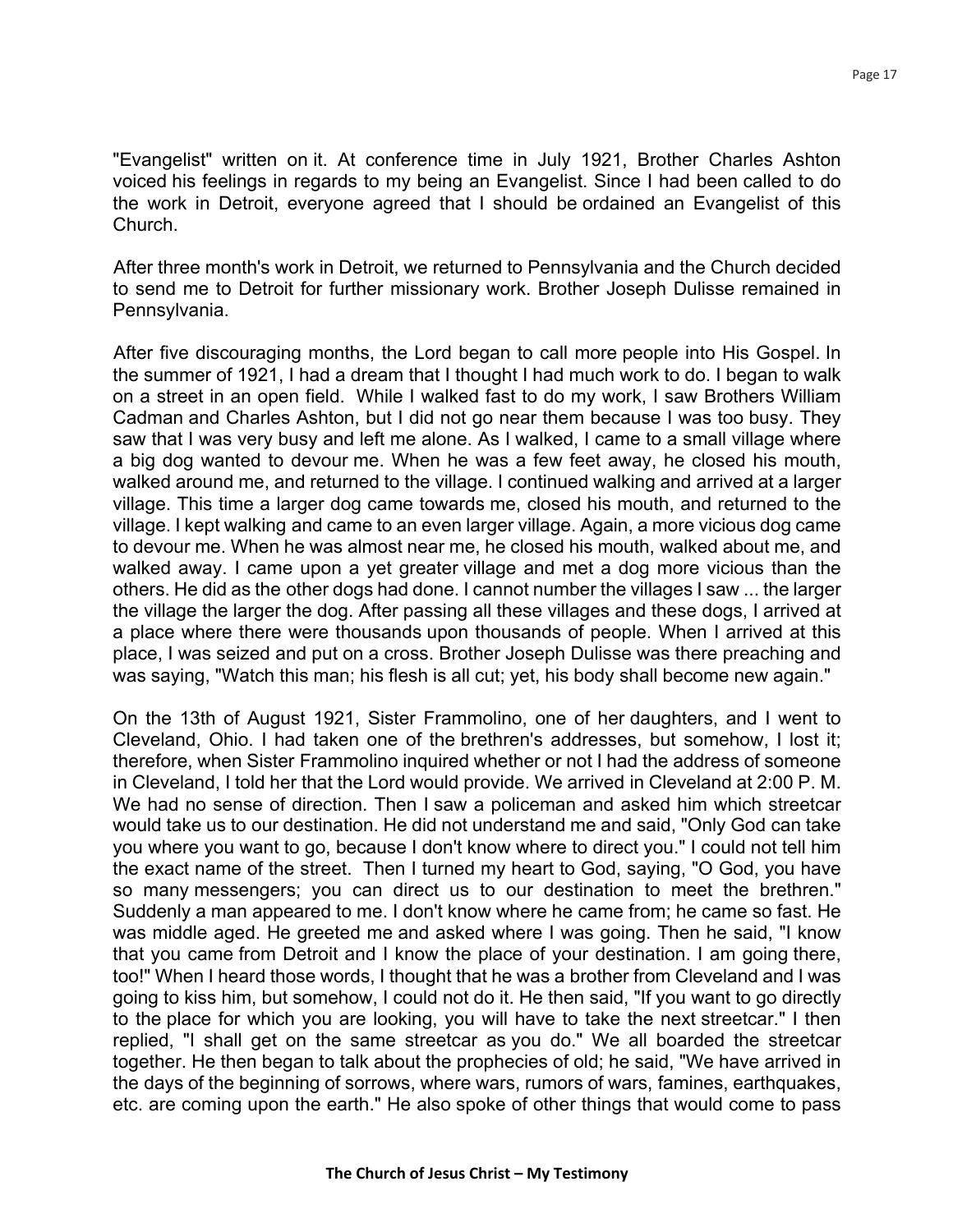and when I heard this man speak such wonderful words, I was filled with joy. A few stops before we were to leave, he told the conductor where to let us off. The conductor said, "The car does not stop there." Then this man looked at the conductor and he said, "Won't you please?" Then the face of the conductor changed completely, and he said, "Yes, I shall do as you request, and l shall stop the car at that point." He returned to us and told us that we would be getting off soon. He told us to get ready and gave us the directions we were to follow. We were to walk two blocks to the right, until we got to a streetcar line; then walk two blocks to the left. We did this and we saw a streetcar stop. Three brothers got off, Brothers Joseph Corrado, Peter Garofalo and Vincent Tomassi. They were surprised to see us and when I explained how we had arrived there, Brother Joseph Corrado said, "Brother Ishmael, that was not a man who guided you here, but it was a messenger of God."

When we returned to Detroit and related this experience, everyone was blessed immensely. It was then that Brother Frammolino related an experience ... a vision where he had seen a man descending from a cloud in heaven and stopping by my side. After the streetcar left us off, the same cloud took this man up into heaven.

This is one experience that I can never forget. God surely came to our aid in the moment when we thought we were lost. On August 31st, 1921, while I was in Detroit, I had another experience. While I was out walking after dinner, I heard a voice saying, "Your son Alfred is dead." When I heard this voice, my whole body was touched. I prayed, saying, "O Lord, I am in this city to do Thy Will and to preach Thy Word. I have left my family in Thine Hands in Pennsylvania. Now you know what has happened to my son. If he is dead, Thy Will be done but if he is near death, extend Thine Hand so that he may be watched from all dangers." While I prayed, I had a vision that my son had died, and he was covered so that I could not see him. A brother was collecting money for a funeral. The vision then left me and I was left in much pain over my son.

I waited for letters from my wife to give me some news from home, but she never wrote anything and neither did anyone else. I thought then, that I had been deceived so that I would come short in my labors in Detroit. In October, at conference time, I returned home. The first thing I did was to look at my son Alfred. I did not recognize him. My wife said, "Don't you know him? That is your son." I thought of my experience. I asked my wife to tell what had happened to the boy on August 31st after dinner. She told me that nothing had happened, but I said, "Tell me the truth, because the boy was dead at that hour." She cried forth and then said, "Truly, truly, truly, the boy was dead at that hour. While I was washing, a tubful of hot soapy water fell upon him. I took cold water and threw it on him and then I called a sister. She put some blessed oil on the burnt parts. The ministers were called to anoint him. Three or four days after the prayer, the boy was healed entirely." When I heard all this, I thanked God for all that He had done for my son.

At the end of October 1921, my family came to Detroit. On November 6th, 1921, I started working as a laborer on a new car barn that was being built on St. Jean Street. It was a four-story building and I was working on a scaffold on the third floor. I suddenly felt the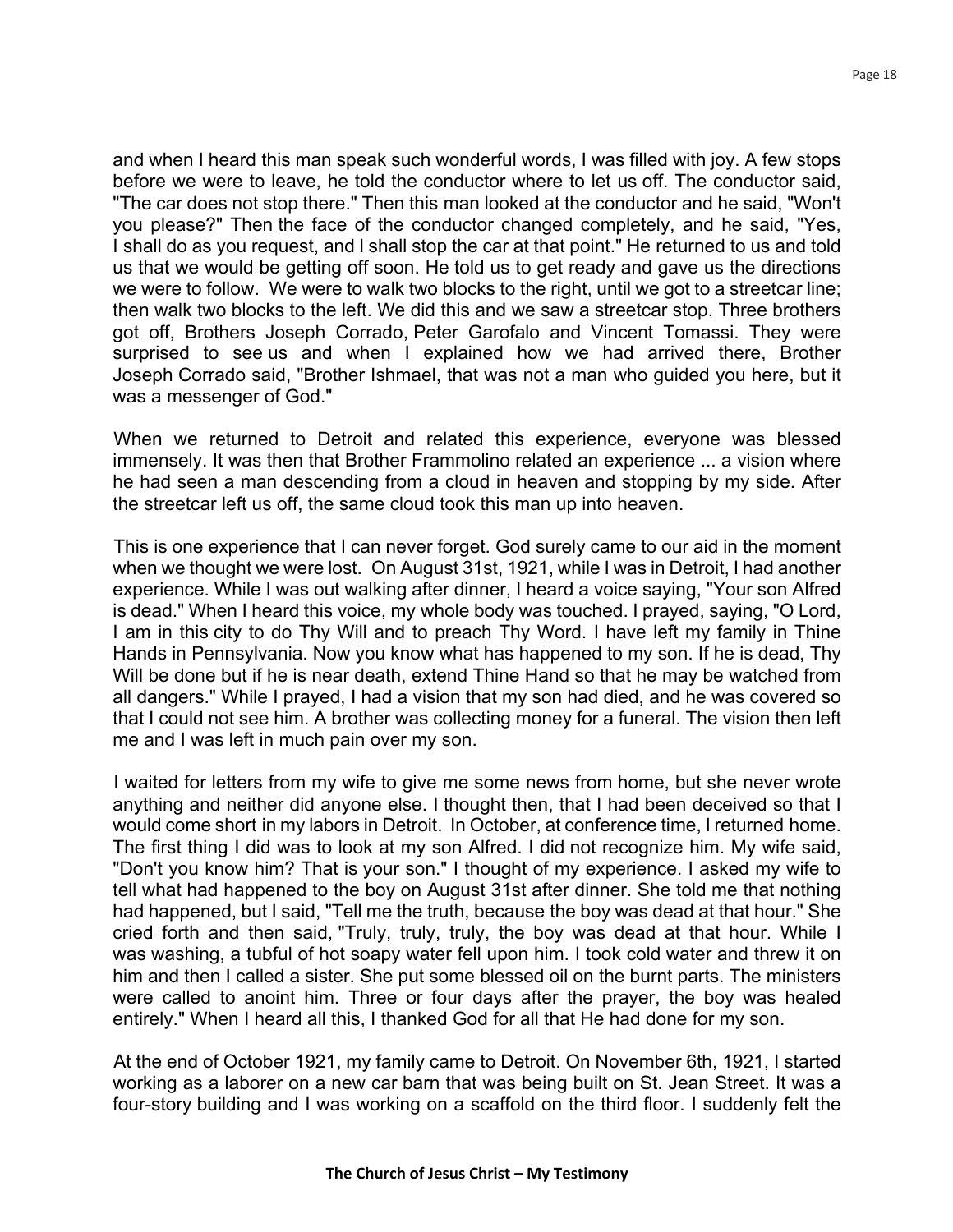board crack and I knew that it was about to fall. It broke all at once. I called upon the Lord to save me and as soon as that board broke beneath my feet, I felt a powerful hand grasp me and lift me to the scaffold on the fourth floor. One of the men who was working on the ground witnessed this scene and when he saw me on the scaffold above, he could hardly believe his eyes. I told him that the Lord had saved me ... and indeed He had.

In the spring of 1922, I had another experience. I had a job at the Hupmobile Motor Car Co. in the shipping room. One day a punch press machine was being delivered into we plant and there were not enough men to carry it. A few of us in the shipping room were called upon to help. We were supposed to push this machine into the factory. I had a premonition that something was going to happen. I started to push the machine. It had to be pushed over a wooden platform which was used for weighing steel and other products. When the whole machine was on the platform, the whole platform broke in half and the car with these large iron wheels which carried this machine fell through this big hole. The machine then fell back and landed on my foot. This machine must have weighed about five or six tons and as soon as I felt it fall on my foot, I cried out, "Lord, save me." My foot was caught under the machine. The moment I mentioned the Lord's name, I felt as though my foot were on a soft cushion and I drew my foot from the machine. There was not a scratch on my shoe or foot. Everyone who saw this miracle marveled because my foot had not been crushed.

At the same time that the accident had happened, Brother Carmen Campitelli who worked on the floor above us had had a vision that a man on the first floor had hurt his leg. Then he saw a man dressed in white put some oil on this man's leg and the man was immediately healed. When I saw Brother Campitelli at lunch time, he told me his experience and we were so blessed that neither of us could eat his lunch.

One night, in 1922, while my family, Brother and Sister Frammolino, and I were conversing about the Lord, two men who belonged to the black hand gang came into the house. They had been ordered by their leader to harm me for having started this mission. They insulted me and threatened to kill me. One of these men took out his knife and was about to stab me in the chest. "I cried out, "O Lord, if my hour has come, take up my spirit." When I uttered these words, the blade bent, and he struck me with the handle of the knife. When he saw this, he regained himself and tried to punch Brother Frammolino. He missed and instead punched the wall and broke it. (All this disturbance took place because they wanted to put a stop to the preaching of the Gospel.) This same man came two more times to kill me. Once when he was two blocks from the house, he met an old man who asked him where he was going. He told him that he was going to my home. This old man told him, "Don't go to that home because that place belongs to me. A servant of God abides there and if you molest him, you will be destroyed." This man became frightened and he immediately went on his way. At another time when this man was sent to kill me, he met the same old man who again asked him where he was going. He told him that he was going to my home. Once more the old man repeated, "Did I not tell you to stay away? Do not touch that home, or you surely will be destroyed." This man became so frightened that he could not accomplish the task which he was sent to do. His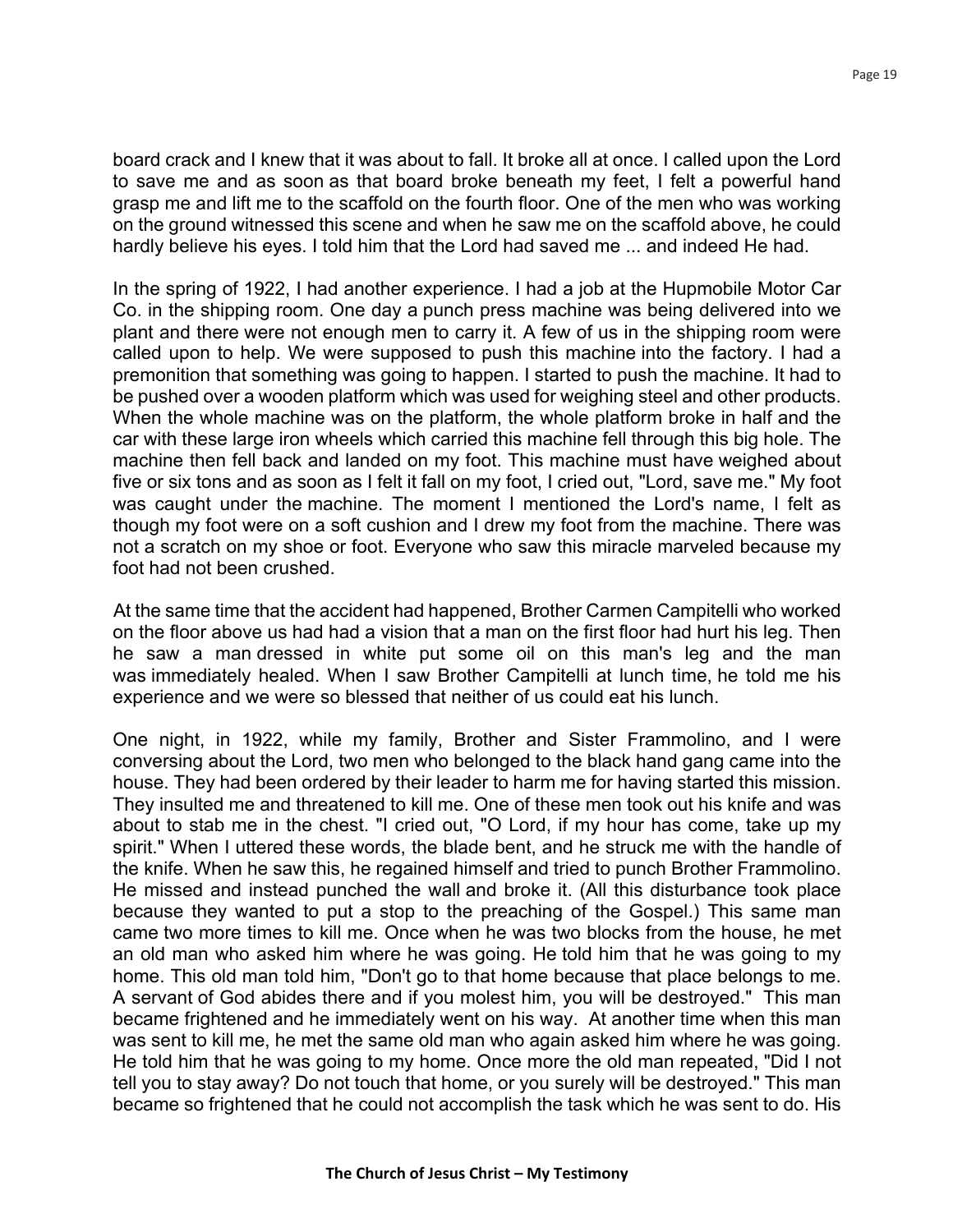gang mocked him when he returned, and he told them to try the job themselves. Therefore, two other men of the same gang came to try to kill me. When they were a short distance from my home, the same old man appeared to them and repeated the same words which he had said twice before. These men became frightened too and had to return. They had been ordered by a Catholic priest to kill me and they were to be awarded \$600.00. These men returned to the priest and the priest had to double the amount he was going to pay them because the men threatened him, saying, "If you don't double the amount of money, we will kill you instead of this man, whom we have been unable to harm.

That year was a year of terrible persecutions to the Church. The neighbors nearby reported that we were disturbing the peace and I cannot remember how many times the police came while we were in our meeting. The neighbors had even written up a petition to remove us from the neighborhood. Finally, the day came when we rented a little storeroom to hold our meetings. This place was located at Cadillac and Forest.

In 1922 or 1923 we had a meeting on French Rd. in Detroit. An Indian attended the meeting with his wife. This Indian worked at Hudson Motor Company. There had been an explosion at the factory which had left him blind. His wife had to lead him by the hand, and she brought him to church on this Wednesday night. During the meeting, his wife arose and asked us to pray for her husband because he had lost his sight at the factory. Then he arose and asked us to pray for him also. While he was standing, I spoke with the gift of tongues and I also had the interpretation which was, "If you have any faith in God, tonight you will receive your eyesight. In answer to this, the Indian answered that his faith was in the Lord. I called him forward and anointed him saying, "Lord, if this man is one of the seed of Joseph, let him understand that you have given the power of the Gospel to the Gentiles. In the name of Jesus Christ restore his sight!" 'He immediately received his sight and sang hymns with us from the book that same evening.

One day in 1922, a man, who later became a brother, came to me asking me to pray over him. He had had an issue of blood from his mouth for twelve years. I asked him if he had faith in God and if he believed that this was the Church of Jesus Christ which had been restored in these the last days. He said, "Yes." As soon as I prayed over him, he was immediately healed.

A sister one day heard about the Gospel through a boarder of hers. She liked his words very much and so she prayed to God that if this was His Church, that He should send a minister of His to her home. I was working at Ford's and when I left work that day, I heard a voice telling me that I was not to go home but that I should go to a certain address because I was wanted there. It was this sister's address. I did not know her, nor did I know where she lived at the time. When I got to her door, she opened it and I asked her what she wanted. When she saw me, she began to cry and cry and upon asking her why she was crying, she related her prayer: how she had prayed for God to send a minister to her home without sending for him. I stayed there and I talked to her about the Gospel. She had many boarders at her home at that time and many of them laughed and mocked me,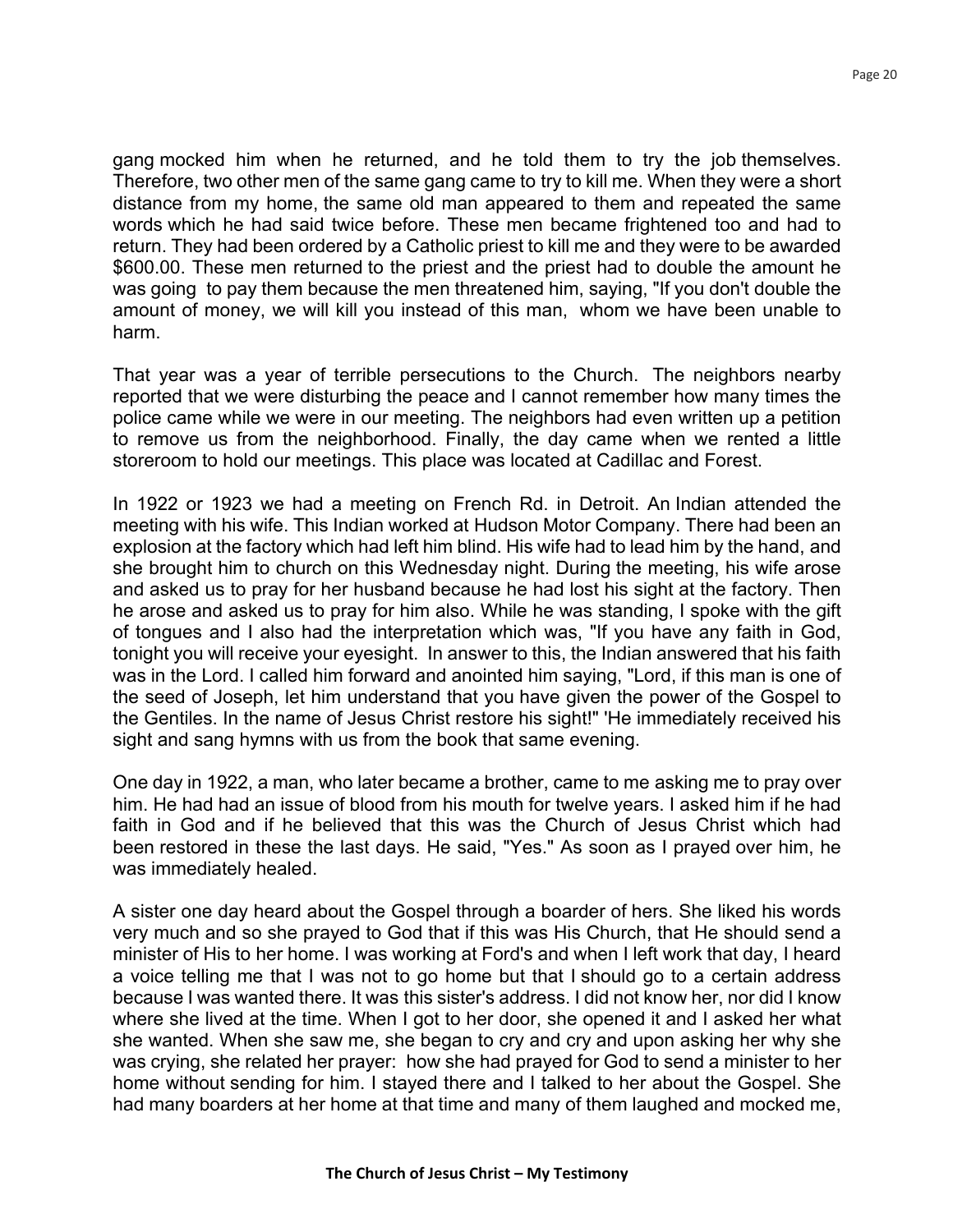but I did not care. Finally, the sister asked for a prayer. She had been sick for a long time. She told me that if God was able to send a minister of His as she had prayed, she felt that He could heal her of the illness from which she had suffered for thirteen years. After I had prayed upon her, she jumped to her feet glorifying the Lord for He had healed her. She was baptized not long after this experience. (This sister's name was Caroline Mazzella.) Her family was doubtful of the church. While I was on my way home from work one night, I received the same order from God to go to their home and this time the sister's husband was sick. Her husband related several experiences that he had received. He asked for a prayer and then I asked him if he believed that this was the church with the true authority and that God was able to heal him. He answered "Yes." I prayed over him and under the prayer he, too, was healed. He was supposed to go to the hospital the following day for an operation but upon being healed he called his son saying, "Son, call the doctor and tell him that I am not going for the operation because I have found a better physician."

In 1923, the mission work at the Oakland Branch was begun when a son of Brother and Sister George Castelli was healed from an illness. They were not in the church at the time. This was the beginning of my work in that section. After I had prayed upon this child, Brother and Sister Castelli obeyed the Gospel. A few months after, the mother of another sister was completely healed upon her deathbed and through this, twelve others living in the vicinity of the Oakland Branch obeyed the Gospel. However, in time the spiritual work died down and only a few remained.

In 1923, I had an affliction which was so painful that I could not lie down, stand up, or do anything. It seemed as though I had no arms. While I was ill, Brother Joseph Corrado came to my home for a visit and I had no strength to ask him for a prayer. On the third day of suffering from this illness, I complained about the pain. I prayed on my knees and as I cried to God, I saw Christ before my eyes on the cross, saying, "You complain about your pain but look upon me." He showed me how He was hung on the cross. When I saw this, I shouted, "O, Lord, my pain is nothing." After this prayer, I felt much lighter, though I still suffered. Not long after this experience, I was sitting in church when I was visited with the power of God to the extent that I felt as though there was no blood in my veins and that my feet were no longer on the floor. I arose and spoke the tongues for fifteen minutes and when I sat down, I was completely healed. Brother Joseph Corrado received the interpretation that I had spoken on one of the Psalms of David.

In 1923, while working at Ford's, the Spirit of God told me to go home because I had some work to perform. When I heard this, I thought I would go home at night when I'd be through work. The spirit spoke to me again telling me to go home. Again, I thought I would rather work until the end of the day and then go home. When I thought this the third time, I suddenly felt a terrible nausea. I then asked for a pass and I went home. When I got home, I found no one there. I felt so bad that I went to bed. I hadn't been in bed very long when a man, who later became a brother, (Anthony Pietrangelo) came to my home crying. I forgot my troubles and I asked him to tell me his. He said he wanted to be baptized. His wife came about four minutes later. My sickness departed from me then and I heard the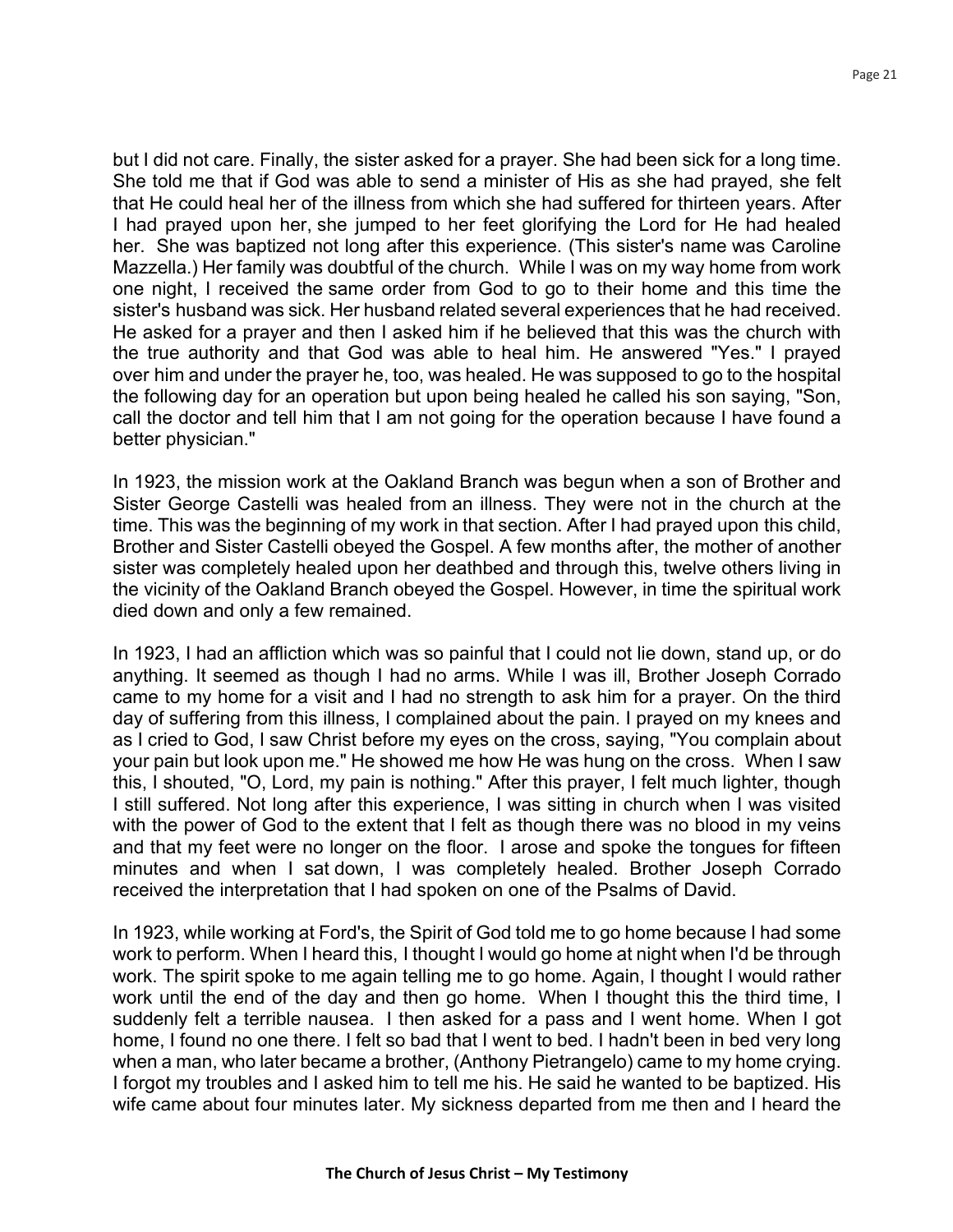spirit saying, "This is your work." While this brother was at work, he had heard a voice saying to him: "Today is the day you can obey my command. Go home, so my servant can baptize you." He left for home immediately and both husband and wife were baptized that day.

My son Paul was born on June 26, 1923 in Detroit and at birth was a very delicate child. When he was 3 months old, he became very sick and for three days had to be watched very closely. I thought surely, he would die. At this point I had a vision in which I saw my son Paul in a casket. I could see his spirit resurrecting. A man dressed in white then appeared, took the child in his arms and looked up to heaven after which he bowed his head as though in prayer. Having done this, he returned the child to its bed. After this experience, my son Paul got well and strong. How merciful God was toward me.

One night in the year 1923 while I was meditating about the wonderful things that God had done, I was translated in the spirit and I was brought under the very heavens. I was so close to the stars that they looked as large as two acres of land. I saw the stars being drawn up and, in their places, remained a big hole. These stars were all in line. There were twelve of them. Suddenly I saw a large star which was more beautiful and brighter than the rest. I felt as though I had never lived in this world. After this, I found myself in my room again.

In the same year, at a July conference (1923), my name was mentioned to be an Apostle to fill a vacancy. In Sept. 1923, I was ordained an Apostle. There had been many experiences about my calling.

In 1923, I was doing missionary work in Toledo, Ohio, and I baptized two souls from there in Detroit. I went there almost every Sunday and occasionally, I would take some brothers and sisters with me. These people would invite their friends and many times, there would be about twenty there. One Sunday, when I went there, this brother had all of his chickens stolen from the chicken coop. He was very angry and was ready to kill the one who had robbed him. I told him not to worry about the chickens because the Lord could provide everything. He thought that some family he knew had seen them. In the afternoon, I did not see this brother and I asked his wife about him. She told me that he had probably gone to look for the person who had stolen the chickens. When I heard this, my heart was broken. I prayed to God that he should cause the brother's car to stop. At the very same moment, the brother's motor exploded, and his truck could not move. He didn't know what to do and suddenly he heard a voice saying, "Return; I sent my servant from Detroit to feed you with my word and you go about." When he heard this voice, he started the car and the motor began without further trouble. That noon when the brother returned, I saw that his face was ashen, and he testified how the motor had exploded and how he had heard the voice for him to return. This brother was not very firm in the Gospel. He associated with bad company. When I would go to his home, he was never there. I went there at midnight one time and found him going to bed. When he saw me, he tried to hide himself. Before my arrival, he had had an experience where he saw me coming to his home and he had tried to run away. When he tried to go out the door, I was there with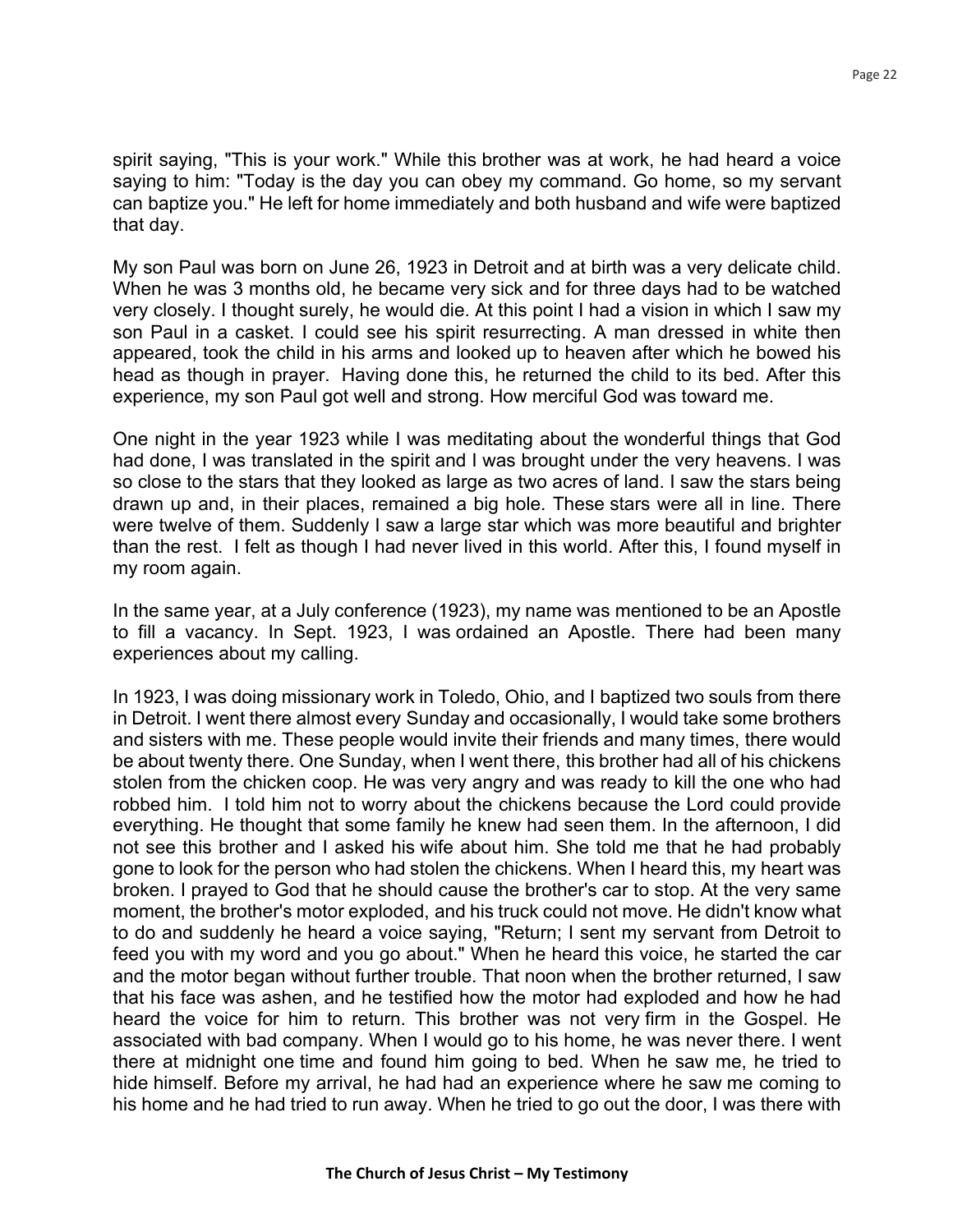my arms akimbo. He tried the windows and the back door. Each time he would find me there with my arms blocking his escape. When I came that night, he related this experience. Not long after this, he was sent to jail for some wrong he had committed. After thirty months, he was released, and I went there to tell him to repent but he said he had to take vengeance on those who were the cause of his trouble. He insisted on doing this. I told him that if he did not repent, he would be killed because he could not take the place of God. He did not repent and two weeks after, he was killed.

In 1924, I had another experience. I received a telegram from a man in E. St. Louis, Ill. who did not belong to our church. He wanted some blessed oil from our church to give to his dying father. This man had been at some of our meetings and had seen the spirit of God work upon the sick. He had seen healings take place. He had faith in the church; so, he had wired asking for some blessed oil. At first, I did not know what to do because we had never used the oil on those not belonging to the church. I asked one of the ministers for advice and he could not advise me. I decided to go to God in prayer and ask Him whether or not it was His Will for me to send the blessed oil. God answered my prayer immediately because I heard a powerful voice saying, "Send the oil quickly for this is my Will." When I went into the next room, I found a sister weeping. She told me that she had had an experience; she had looked at my home and had seen golden rain falling on the roof of the room in which I had been praying. I was sure then that it was the will of God to send this oil to St. Louis. When this man received the oil, he gave it to his father and as soon as he drank it, he arose from his bed and sat at dinner with the rest of his family. He wrote later and praised the people of the Church of Jesus Christ for their faith in God. *[ Editor's note: sending oil is no longer the practice of The Church. A handkerchief (Acts 19:12) is anointed and sent to those who live too far away for a minister to visit. ]* 

In the month of August 1924, we began to build a regular church building at Devine and Hall Streets. I was entrusted with seeing that a lot and building material were bought. I had to quit my job at Ford's for six months. Since there were few men in the Church, the work could not be done very fast. I can truly say that God did much to help us build the church. There were times when we did not know how to do certain jobs and the Lord would reveal it to us. For instance, we had difficulty putting in the windows, and the hinges that went on these windows were of a strange type to us. We finally had to give up in despair. I felt discouraged and so I decided to go to God in prayer to show us how to put these things on the windows. I went into another room and I earnestly implored God's help. When I was through praying, I looked up and saw a white arm with a hinge in its hand. It demonstrated several times how the hinges should be placed. It then disappeared. I returned to the brethren and showed them how to put the hinges on the windows and as the arm had demonstrated, likewise did we and we had no difficulty. This experience proved to us that no matter what kind of trouble we are having, God is always there to help us ... if we but take the time to call upon Him.

It was a blessing to know that God was with us in the building of our church.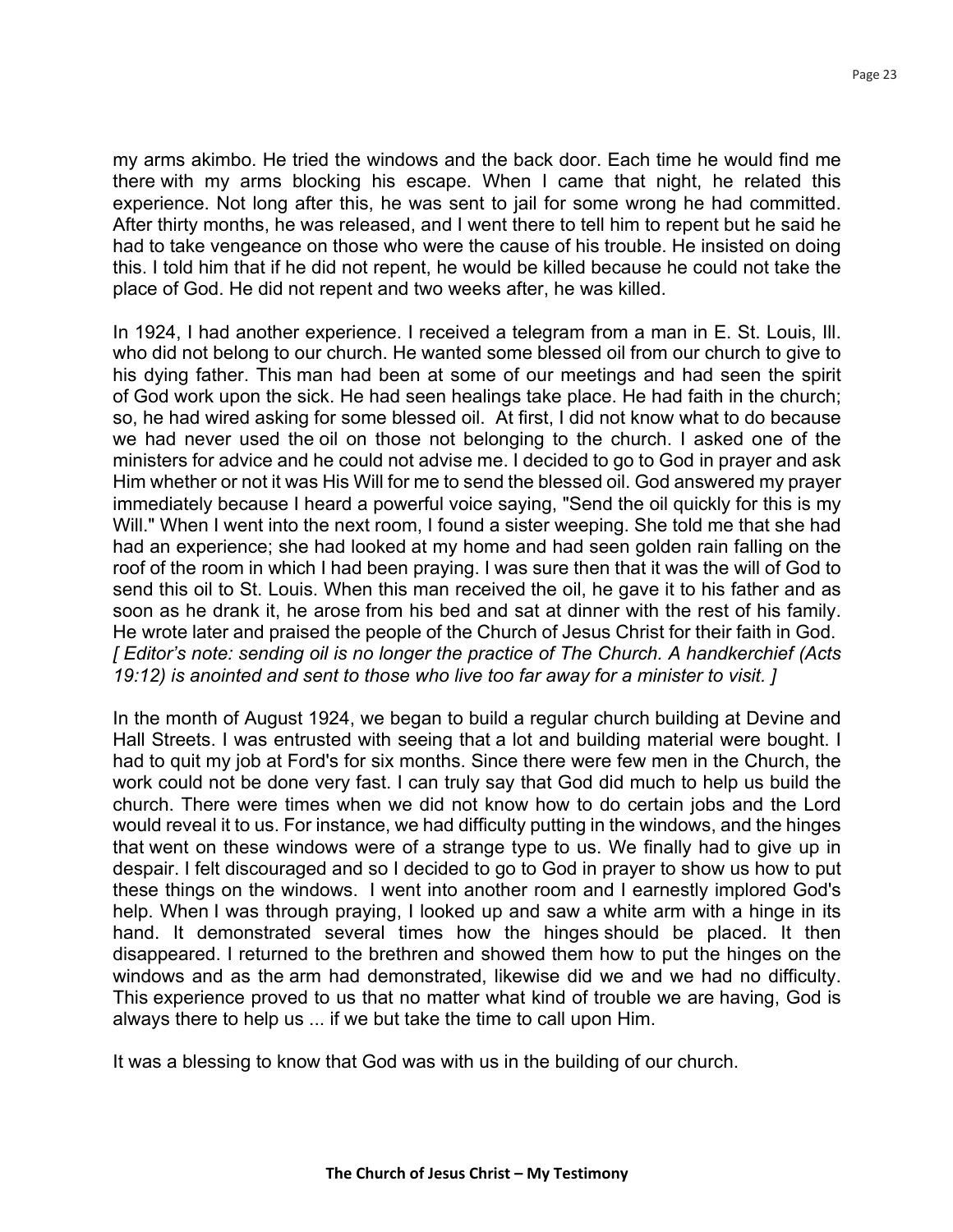In December, this building was finished, and we had our first meeting on Dec. 28th, 1924. We started to church that day from our homes, and we all walked in line. There were about 43 of us. We walked into the church and formed a large circle, with an elder in each corner and one in the pulpit. Each elder offered prayer and it was a wonderful day for all of us. This church was called the Devine Branch, because it is located at Devine and Hall Streets.

The Devine Branch had a Ladies' Circle which gathered once a week to study the Bible and they were told that if they would have a question which they could not understand, they should take it to the ministers. One day a question was brought up before us. The sisters wanted me to explain more in detail about the time St. Peter denied Christ. When I received the question, a voice spoke within me saying, "It was impossible for Peter to deny Christ." The spirit kept repeating this for three days. Shortly after on my way home from work, I was sitting in the streetcar when I suddenly found myself in the street. How I got there, I do not know. I don't know if I walked out of the door, the window, from the top or the bottom of the car - that's how fast it happened. I was standing there wondering about it when I heard a voice saying: "Are you persuaded now? You thought the streetcar would take you home but now you are in the middle of the street without knowing how you got there. St. Peter was in the same position when he denied Christ. After he had denied him, then he realized what he had done."

In 1927, five or six brothers and sisters went to Flint to give their testimony. They spoke to several families. One of the sisters had her father at Flint and she spoke to him about the Gospel. Most of these people accepted the Gospel. When they returned, they said that I should go there and preach because they were converted. The spirit of God revealed to me that these people in Flint had not really accepted the Gospel. I had no desire to go there. I inquired about the Gospel work in Flint. I dreamed that we were to build a new road. We brought a lot of equipment to start making this road and when we had brought this equipment there, the superintendent called us and said, "This work will not be started yet; it will be started when I call upon you." Nevertheless, I went to Flint and went to see the father of this sister. It seemed as though he knew a lot. I asked him then if he understood the testimony of his daughter. He said that he had accepted it just to please her. He could not be bothered with anything like that. He was too busy with his store business. His wife claimed that St. Joseph was her patron saint and she could not leave him for any Gospel. Everyone had some excuse. That night I stayed at this sister's father's home and when I retired. I had an experience. I was trying to connect two wires and every time I would try to connect them, they would burn up. This kept up all night and I saw that I could not connect these wires. The following day I went to another family and they, too, were not interested. I then went to another home and the same thing happened. There was no interest.

In the meantime, I had prayed that God would not let me leave Flint without their not having some experience. When I was through speaking with one woman, I gave her a Bible. The moment I handed her that Bible, she had to confess something and then she told me how that very morning when she had opened her eyes, she had seen a priest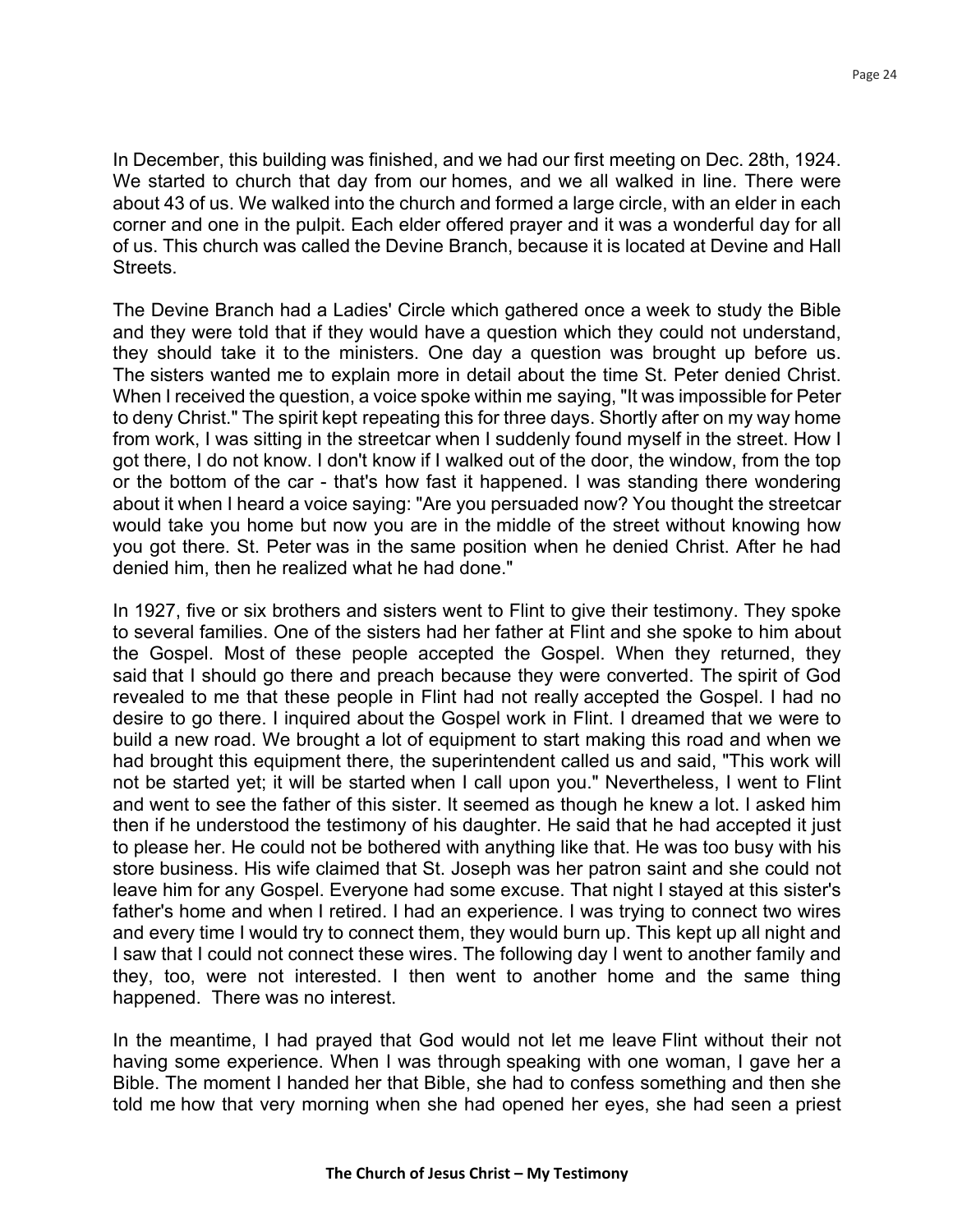come towards her with the same Bible. He had given it to her and said, "Understand; understand; understand what you are reading." I felt a wonderful blessing with this experience for I knew the Lord had answered my prayer.

Once when I was unable to attend the conference in Ohio in 1927, I had a wonderful experience. I desired so much to be there but because of circumstances, I was unable to attend. While starting the Sunday morning service, I prayed that I had desired to go to this conference. Suddenly, I saw the Lord before me in a vision saying, "I know your heart's desire to be at this conference, but these conferences come and go. Watch and don't miss the general conference on the morning of the first resurrection. I want all my children to be there."

Now that a church had been established on the east side, I desired greatly that the church of Jesus Christ would be established on the west side of Detroit. I prayed for this matter continually.

One day, a dry goods salesman who lived on the west side of Detroit came to visit me and asked me to go to his home to preach the Gospel. He had been coming to meetings at Devine. A few days later I started out from my home with Brother John Romano. It was a February morning in 1927 and it was very cold. We were not acquainted with that part of town and we had much trouble in finding his home. I prayed to the Lord and I said, "Lord, I shall not return home until I find this man's house." We found his house about 6:00 P. M. I spoke about the Gospel, but this family did not seem very anxious to hear the glad tidings, but they told us about a family on the next street who might be interested in our talk. The spirit of God within me said, "That's the family that you want to see." I asked the man to take us down to that house, but he did not want to go at this particular time. I said to him, "If you do not take us to this man's home tonight, tomorrow you will have to come to the east side to get me that I may speak to him.'' The following day I was at home alone when I was called to pay a visit to this other man's family. This man and his wife were Pentecostal people. I brought forth my testimony and shortly afterwards, he, his wife and daughter were baptized. (Their name was Cerame.)

Three months after they were baptized, they decided to go back to Colorado, where they had a home. They had belonged to the Pentecostal church there but now they were anxious to return so that they could give their testimony to their friends. Before they left Detroit, they wrote to their minister in Colorado and told him about the church. When their minister heard all these wonderful things, he was anxious to belong to the same church. He wanted to be baptized. This family moved to Colorado in the fall of 1927; they corresponded with me regularly; they also wrote that their minister friend desired to be baptized. I wrote to them and asked them to have this man correspond with me.

In the fall of 1927, Brother Cerame and his wife Anna were baptized at the East Side Church in Detroit. This brother and sister had some friends in a town called Ecourse. One night this brother and sister wanted to drive me there. This place was about ten or twelve miles away. Going along Shaefer Road and passing Fort Road, we came to South Electric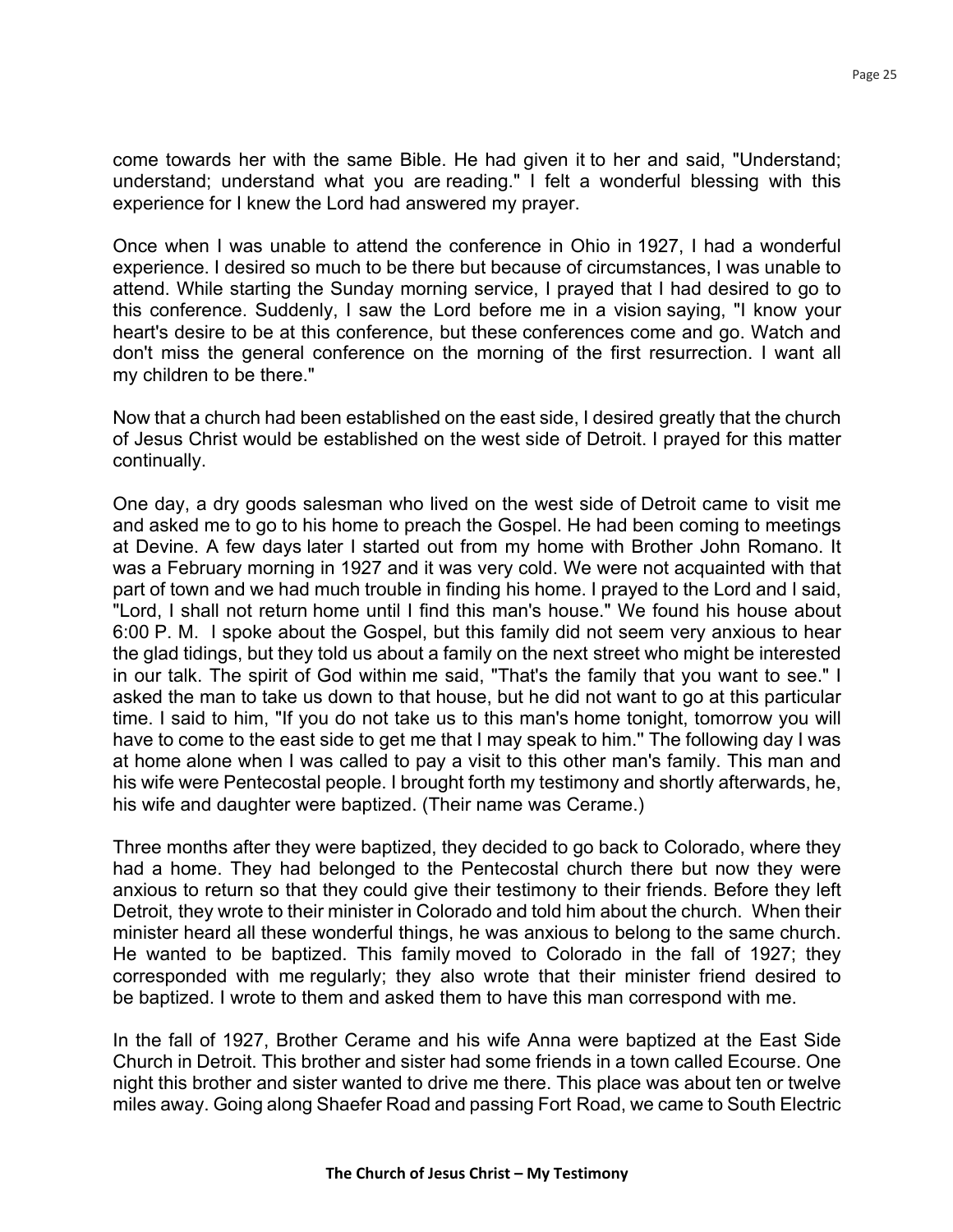Road. It was here I heard a voice from heaven which said, "You desire a place in which to preach the Gospel. See how large this field is?" Actually, I desired that the Gospel would be preached on the west side and through this experience I realized that there was much work to be done there. It seemed as though this was an answer to my prayers. When I heard this voice, I received a great blessing.

We went to Ecourse and visited this family. We held a meeting outside. It was a warm night and a good group of people had assembled there. I felt great liberty in preaching that night. In November of 1927, when I had prayed that God manifest His Will about the spiritual work in Colorado, I had an experience. I saw the place in Colorado where I would preach. I also saw many people who were saying, "Our preacher has come; our preacher has come." I asked them what they meant, and they said that they had been waiting for me to preach them a sermon. Two of their ministers were waiting also. I then saw two men sitting in the pulpit. When I heard this, I became nervous and asked God to enlighten my mind. I was uneducated and I felt unable to preach a sermon. At this point I heard a voice saying, "These are the words that you shall preach: 'And I saw another angel flying in the midst of heaven, preaching the everlasting Gospel to all nations, kindred, tongue and people, etc.' " (Rev. 14:6-7)

Evidently there was work to do in Colorado; I petitioned God to make known His Will. At conference on January 1928, when the question was brought up as to who would go to Colorado to perform this work the lot fell upon me.

In January 1928, I again prayed that the Lord make known His will in the Colorado work and I had another experience. I dreamed that I was far away. As I walked, I came to a place where there was a red light. A policeman stood here, and he stopped me; he said, "You cannot pass; look at the light." I asked him to let me pass because I had to go to an important place and could not stop, but he said, "If you have a key that can open this switch to turn the light green, then you may pass. I put my hand in my pocket and I found a bunch of keys. One key was larger than the rest. I showed the keys to the policeman and he took the large key and put it in the switch. Immediately, the light turned green and he said, "This key has been made especially for this switch, and returning the key, he said, "You are free: go.'· I then awakened.

During the last week in January, I was walking on a Detroit street when I heard a voice saying to me, "Are you not going to do this spiritual work in Colorado? If you do not go, you will be punished severely." When this voice spoke to me, my whole body trembled. I felt like kneeling in the middle of the street, but I refrained. I asked God's forgiveness for not going to Colorado sooner and I went home praying that God would reveal this to the other brethren. The next day was Friday. We were in Church that evening. I arose and said to everyone in the meeting, "Brethren, I am ready to go to Colorado to do missionary work. God commands me to go or be punished. I am leaving you with other officers who will take care of you and I will go where God bids me go." After I had spoken these words, everyone became excited. The members did not want me to go; then Brother Mathew Miller arose and said, "Why do you stop the brother from going on his way? You are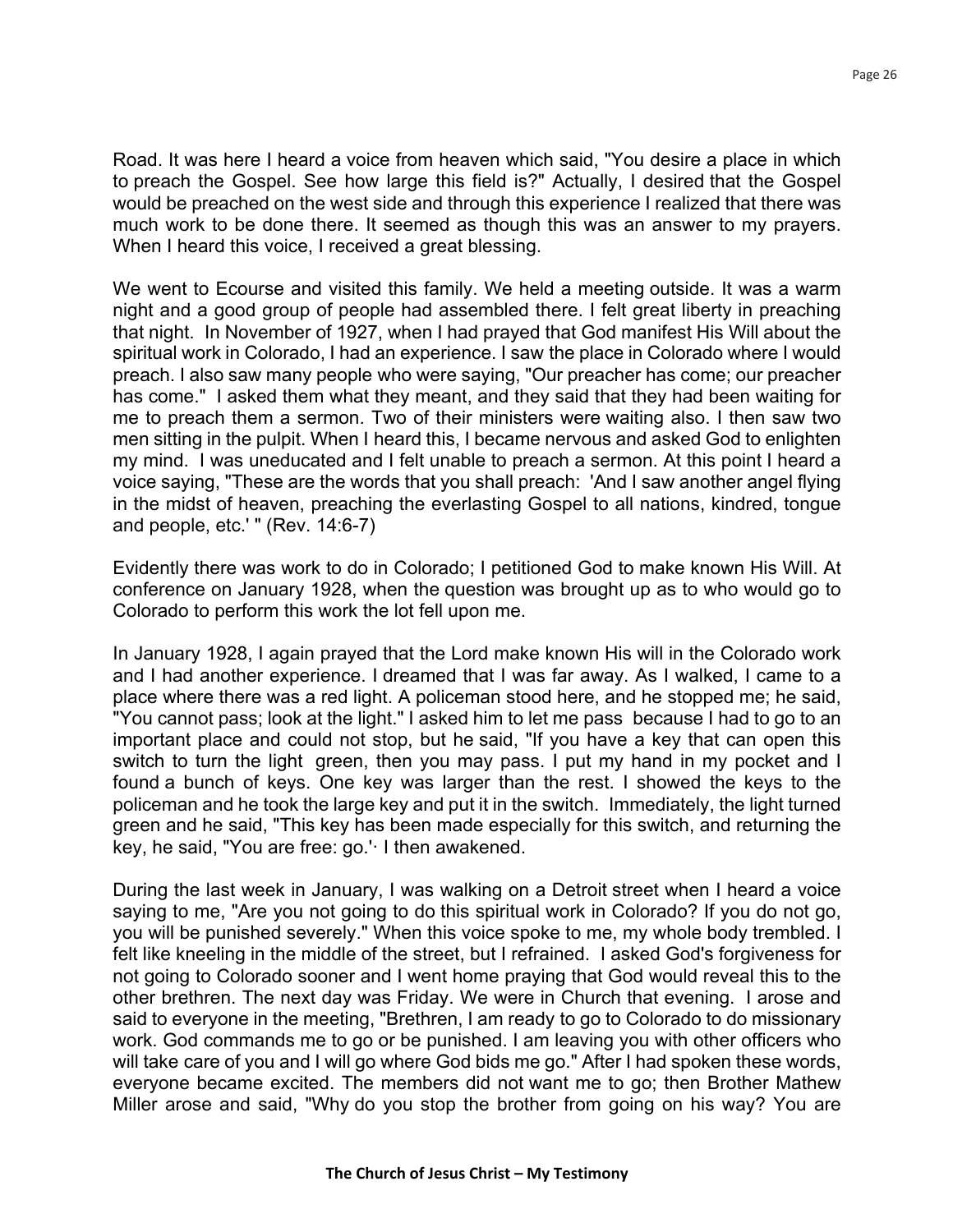stopping the work of God. Last night I saw Brother D' Amico in a dream. He was dressed in white and he said the same words that he said tonight." The congregation then became calm because the confirmation of the spirit of God had been felt and everyone knew that it was my lot to go.

On January 28th, 1928, I left for Colorado, and on the 31st day of January, I arrived at Sopris, Colorado. The brethren and Brother Paul Costa, who was a Pentecostal minister, met me. All that day we spoke about the Gospel and I stayed at the home of Brother and, Sister Cerame. That night I went out and prayed under a big rock because I could not sleep. I prayed all night, saying, "Lord, You have sent me so far and of myself I can do nothing. Now I await your power. Let your banner be established here."

While I prayed, Brother Cerame came out of the house and saw a white banner over the rock under which I was praying. He thought he was seeing things and rubbed his eyes, but he continued to see it. The next evening when the brother came home from work, he called me, saying, "Brother D' Amico, I had an experience this morning about 3.00 a. m. a very unusual one. He related about the white banner he had seen. When I heard this experience, I felt very encouraged because I knew that God had placed His Banner in that place even as I had prayed.

The next evening, we had our first meeting in Colorado. Paul Costa, the minister, brought me to the meeting and while he was sitting in the pulpit, he said to the people, "From this day on, it will not be my place to preach to you. This man is a man of God and he will preach to us." After he had said this, he sat down and told me to take his place.

In the month of February, Paul Costa and his daughter were baptized in the Purgatory River and the blessings of that day were indeed great. Brother Paul Costa was the first one to be baptized in Colorado.

One day in February, another daughter of Brother Cerame, who was a widow, confronted me with the question as to where I had received my authority to preach the Gospel and perform spiritual work. She asked me in a mocking way. I told her that if she would be faithful to God and prayerful, that God would reveal many things to her. She said that she would do this. I fasted and prayed that the Lord would reveal to her the authority which this church possesses. The following day this woman came to me crying, saying that she wanted to be baptized in the church. I said to her that I did not have the authority to baptize her and she said, "The authority you have is from God and not from man." I insisted that I had no authority to do this, in order to see if she had received anything. Then she related the experience she had received when she had asked about the authority which the church possessed. She had a vision in which she was walking to the city of the New Jerusalem. In order to reach this city, she had to go over a bridge. While she was about to take her first step on the bridge, a man dressed in white stopped her and asked her where she was going. She told him that she was going to the city of the New Jerusalem. Then he said to her, "You cannot pass here," and he told her to return. She insisted upon going there and he said, "Look under the bridge." There she saw a river and thousands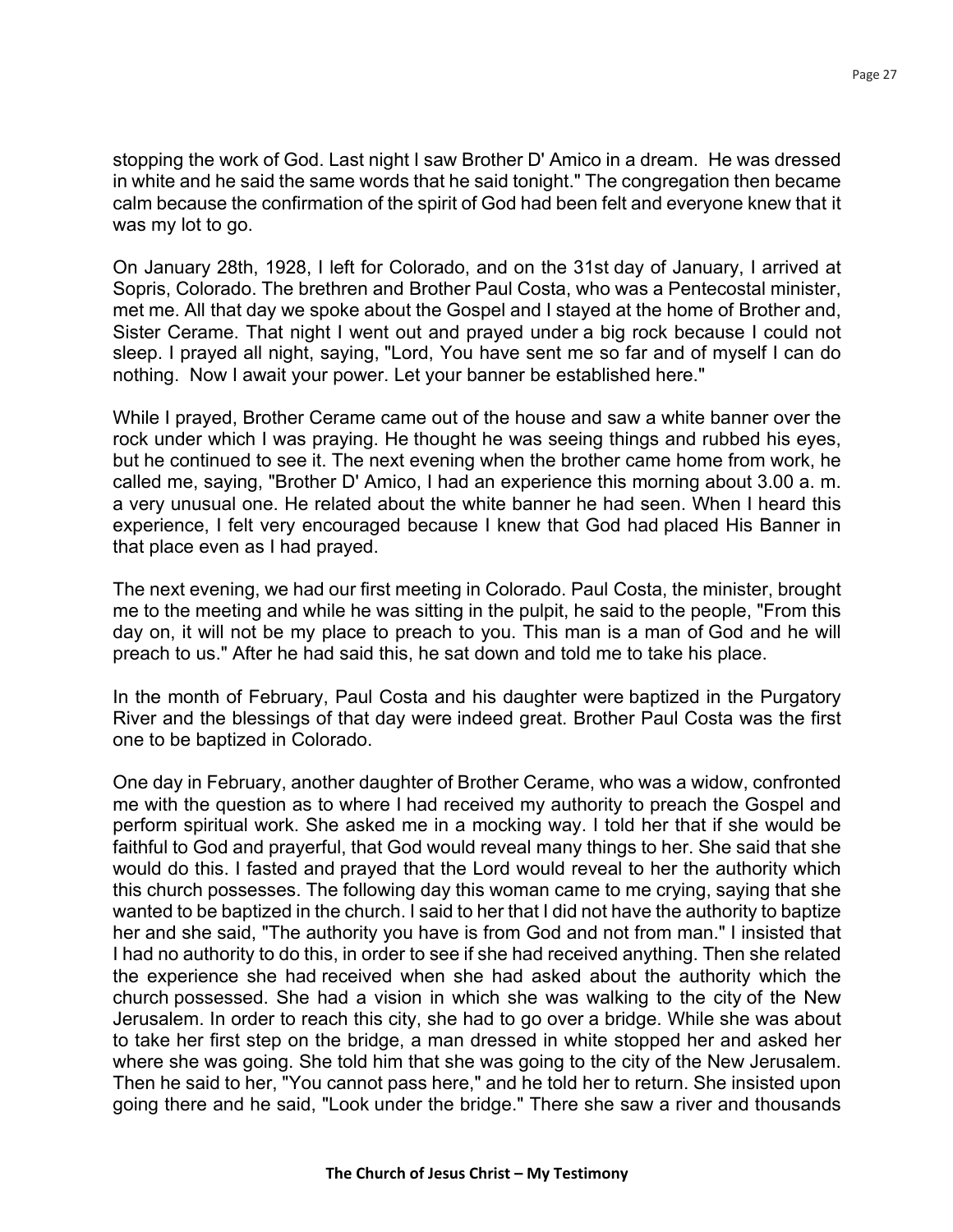upon thousands of people who were getting baptized. The man asked her, "Do you know that man in the river?" She answered "Yes, I know that man." Then she was asked, "What is that man doing?" She answered that he was baptizing all the people. The man then said, "You, too, must go to that man and be baptized. After you are baptized, you may go over this bridge and go to the city of the New Jerusalem." She was very touched by this experience. She again prayed to God saying, "O Lord, I was in the Catholic church, which was not right and the Pentecost church, which was not right. Now please show me the genuine church." Then she looked up into the heavens and saw a large golden inscription reading: "THE CHURCH OF JESUS CHRIST." She continued to pray, O Lord, my husband was a Pentecostal minister; now show me about the way my husband preached." She then saw two streets, one to the left and the other to the right. There was a man who said, "Choose where you want to go. The street on the left is the road your husband took, and it leads to the judgment day; but the one on the right leads you to the resurrection of the just."

After these varied experiences, she repented of all her sins and came to me requesting baptism. On the same day that she was baptized, an illness which she had had for six months disappeared. She was completely healed.

On March 9th, 1928, I had a vision in which I found myself on a hill. There I saw several mules that were encircled by a fence. They were kicking. When I saw them, they impressed me peculiarly. I then heard a voice say, "Watch." All day long this word kept going through my mind. That night during the meeting, we were prepared to read scriptures, when all at once, we saw a truckload of Pentecostal people, a minister with his entire congregation. They all came into the church and we were then quite a mass of people. I could not speak any English, so I became confused. Instead of reading scripture, I preached on Revelations 14:6-7, according to the guidance of the spirit of God. After I had spoken, I sat down and this Pentecostal minister arose and said that he was saved. His whole congregation started to shout. Others arose and gave their testimony. Brother Paul Costa then gave his testimony and all the testimonies our church gave were seasoned with the spirit of God. The Pentecostal people were very unruly. Brother Paul Costa thought I would tell them to leave but I felt humble. My mind was on the Lord. I felt guided to give these people an opportunity to testify. When everyone had spoken, I felt a power upon me, and I spoke two words. These two words were like thunder itself. The whole congregation shook, and I sat down. Then the Pentecostal minister arose from his seat and asked forgiveness for himself and for his people for their doings and sayings against the church. Many of his people arose and also asked forgiveness. I arose and said: "If you would have had the Holy Ghost, you would have understood the virtue of this church. Now if you really want to receive the Holy Ghost, come to this place and YOU will learn the true doctrine which will lead you to salvation." At the end of the meeting they all shook hands and left in good order.

After baptizing a few people in Colorado, the Lord revealed that Brother Paul Costa should be ordained a minister. I wrote to the General Church at the April conference about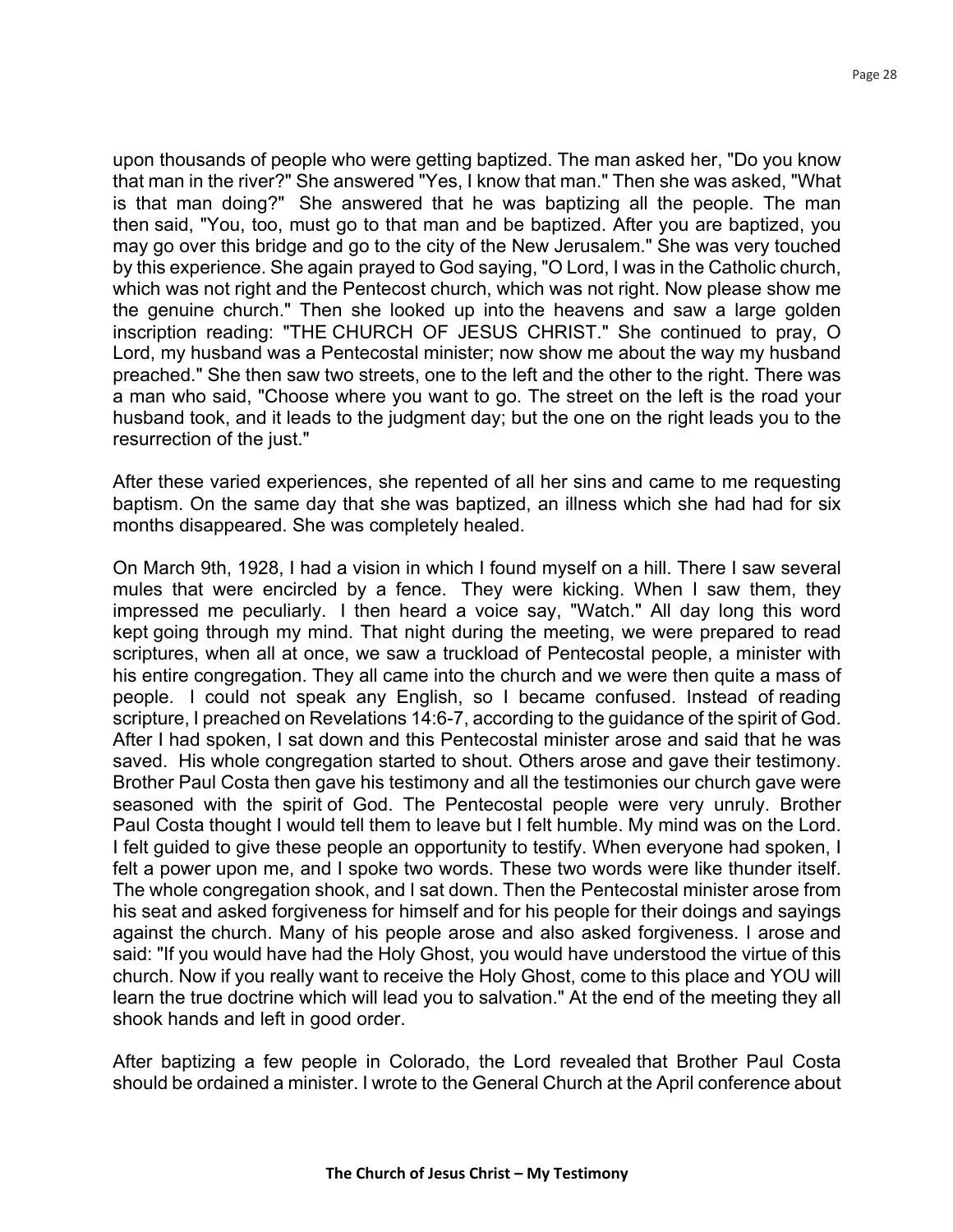this and they accepted my recommendation. I received orders to ordain him. Brother Paul Costa was to take charge of that mission.

While I was in Colorado there was very little work to be found except work in the coal mines. I was afraid to do this kind of work because I had never done it before, but Brother Paul Costa encouraged me, saying, "God is in all places to watch his faithful." Work was hard to get but since I was a minister, the company gave me a job and Brother Paul Costa offered his help to teach me how to do the work. We worked together; he taught me to dig coal and I taught him the faith of the church; and when we felt like praying, we would stop working and kneel down before God in the coal mine. One day we were warned by the spirit of God that we should move to another room in the mine. A few minutes later, both of these rooms in which we had been working caved in. We surely thanked God for having saved our lives. Therefore, the words of Brother Paul Costa were fulfilled when he said that God was everywhere.

While I was in Colorado, I went to a place called Pueblo where I had been requested to visit a family who wanted to meet me. I stayed at that home for three days and the Lord blessed me. There were two sick people there who asked to be anointed. I prayed and they were both healed. I then returned to Sopris, Colorado.

After Brother Paul Costa had been ordained a minister, I received a revelation to return to Detroit. When I announced this to the mission at Colorado, they all felt bad because they wanted me to stay, but I said, "Be comforted, for this is the Will of God for as He has sent me here, so must I return to do other work in Detroit. Pray to God that He will let you know His Will upon me." They did just that and the Lord revealed that as he had sent me as His servant to them, so must I return east. The mission was then satisfied, and they thanked God for showing them that it was His Will for me to return.

On my way home, I had a desire to stop in Chicago for a few days to introduce the Gospel. This was according to an experience I had received in Colorado: I thought I was in the outskirts of a great city and there I saw a large garden. There was a wall around this garden as in ancient times. On one side of the garden there was a large rock. I saw water coming forth from this rock. I was placed here as a guardian so that I could give this water to those who looked for it. Suddenly I saw people come from all nations; they were dressed in their native clothing. They were all coming for water. I saw a woman with a child in her arms. She was asking for water because she was thirsty. I took the child and said to the woman, "Have you no water in your country?" She said that the water lines were broken and that the waters had become polluted. She begged me for water. I said, "Drink all you want; there is enough of this water for everyone who wants it." People continued to come from all nations. After I had this experience, I thought that perhaps it referred to the city of Chicago. I had known a man in Chicago who belonged to a Protestant church. He was waiting for me there. I bought a ticket for Chicago and while I was on the train, I prayed to God whether or not there was any work for me to do in Chicago. I prayed with my whole heart. As I was praying, I saw a vision. In the train there was a man who was very tall. He was dressed in ancient clothing. He came towards me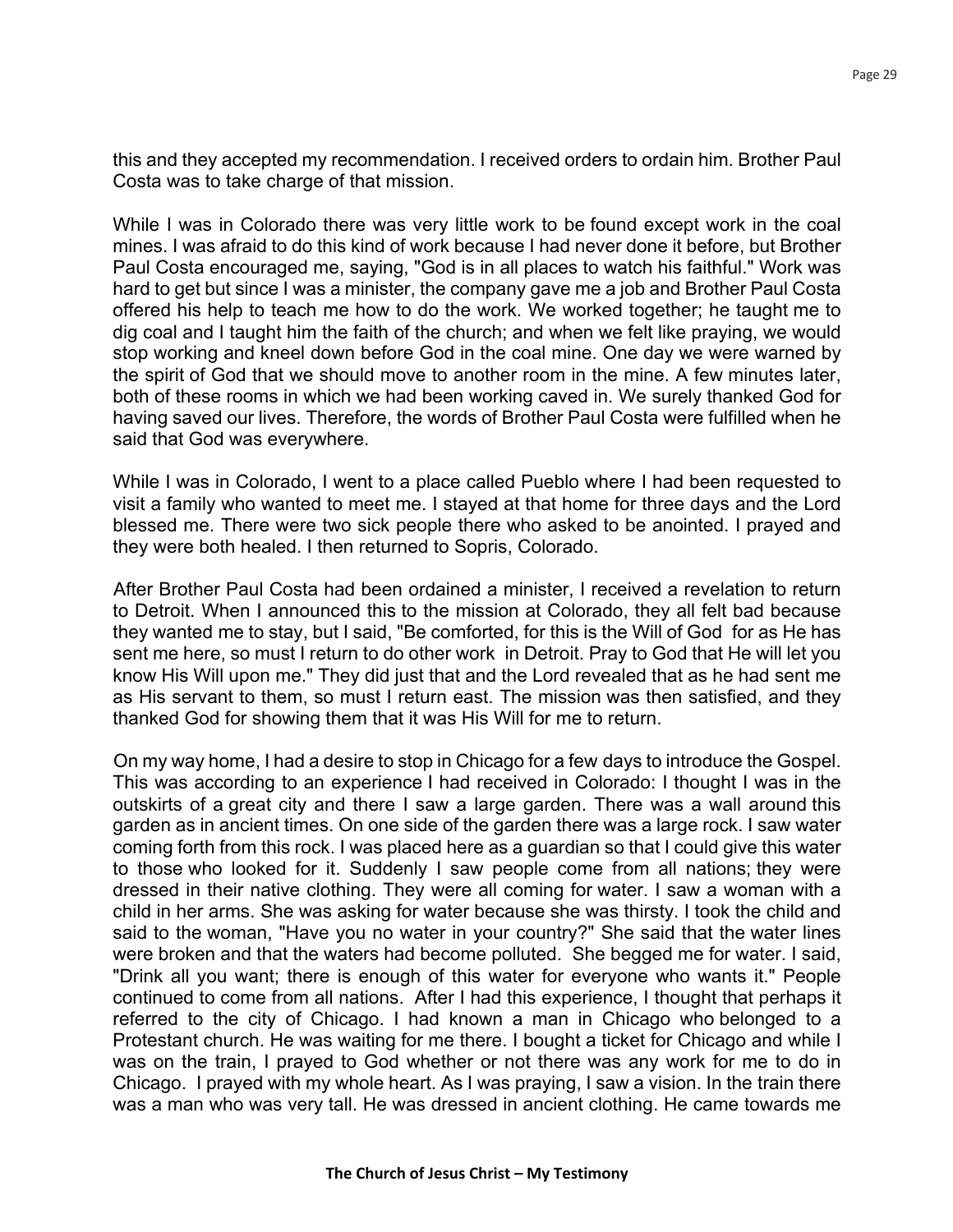saying in English: "There is much work to do in this city but not now." His words pierced my heart and I felt like crying out. He disappeared but the blessing he left remained with me until I reached the depot. I remained two days in Chicago at the home of this friend. He told me that he doubted the Book of Mormon and that as soon as he would have a clearer understanding on this matter, he would call me from Detroit. From Chicago, I returned to Detroit on the 16th day of May. On the 17th of May I began to look for work and while I was thus engaged, a voice said to me, "Don't go searching for work. Go to Ford Rouge on Monday morning and a job will be ready for you." I thanked God and obeyed. On Monday morning there were so many people ahead of me that I waited in line half a day. Those who were skilled in some trade were the ones being hired. The others were being rejected. I thought, "Lord, I am just a common laborer." Then a voice said, "I am the one who has prepared this work for you." When I reached the office door, a man took my arm and led me into the office. I was examined and put to work. I thanked God for His Goodness.

Working at Ford's gave me an opportunity to start spiritual work also on the west side of Detroit. I prayed continually in this behalf until finally the church was planted on the west side. The first member to be baptized was a woman named Anna Carlini. In the beginning, meetings were held near the Ford factory at the home of a friend, but later we held meetings at Sister Carlini's home. Soon after, others were baptized, and the church was established on the west side. I was in charge of the west side mission for three years.

When I returned from my trip to Colorado in 1928, I started my mission work on the west side of Detroit. I shall always remember the blessing I received at S. Electric and Shaefer Road. Some brothers were looking for a lot on which to build the church. I told them my experience and about the great blessing I had received at that spot. They purchased the lot at this place and the church was built there.

The work at McDougall Branch began when I went to the home of Brother and Sister Madonia, who readily accepted the Gospel. Just before I gave my testimony to Brother and Sister Madonia, I had an experience. (I had hoped that the Gospel would be established in the center of Detroit.) I thought that I had gone to talk about the Gospel in a home in the vicinity of McDougall Street. While I was speaking, I could see that the people of this household did not want to accept the Gospel. The wife then accepted the Gospel and she asked me to stay for dinner. I accepted her invitation. This woman's husband was disturbed and said he would call someone to destroy me. I did not worry about his threats because I was happy that his wife had accepted the Gospel. She prepared the dinner and it seemed that I was eating outside by myself. While I was eating, the man of the house brought a group of cut throats with him. He said to them, "There's the man we shall kill. We'll wait until he is through eating and then we will kill him and stop all this nonsense." When I heard these words, I felt that it would be a great honor to be killed for the Gospel of Christ. I was about to eat my last mouthful when these men pounced upon me, but suddenly a very tall policeman made his appearance. His badge gleamed as brightly as the noonday sun. He said, "Who is looking for trouble?" The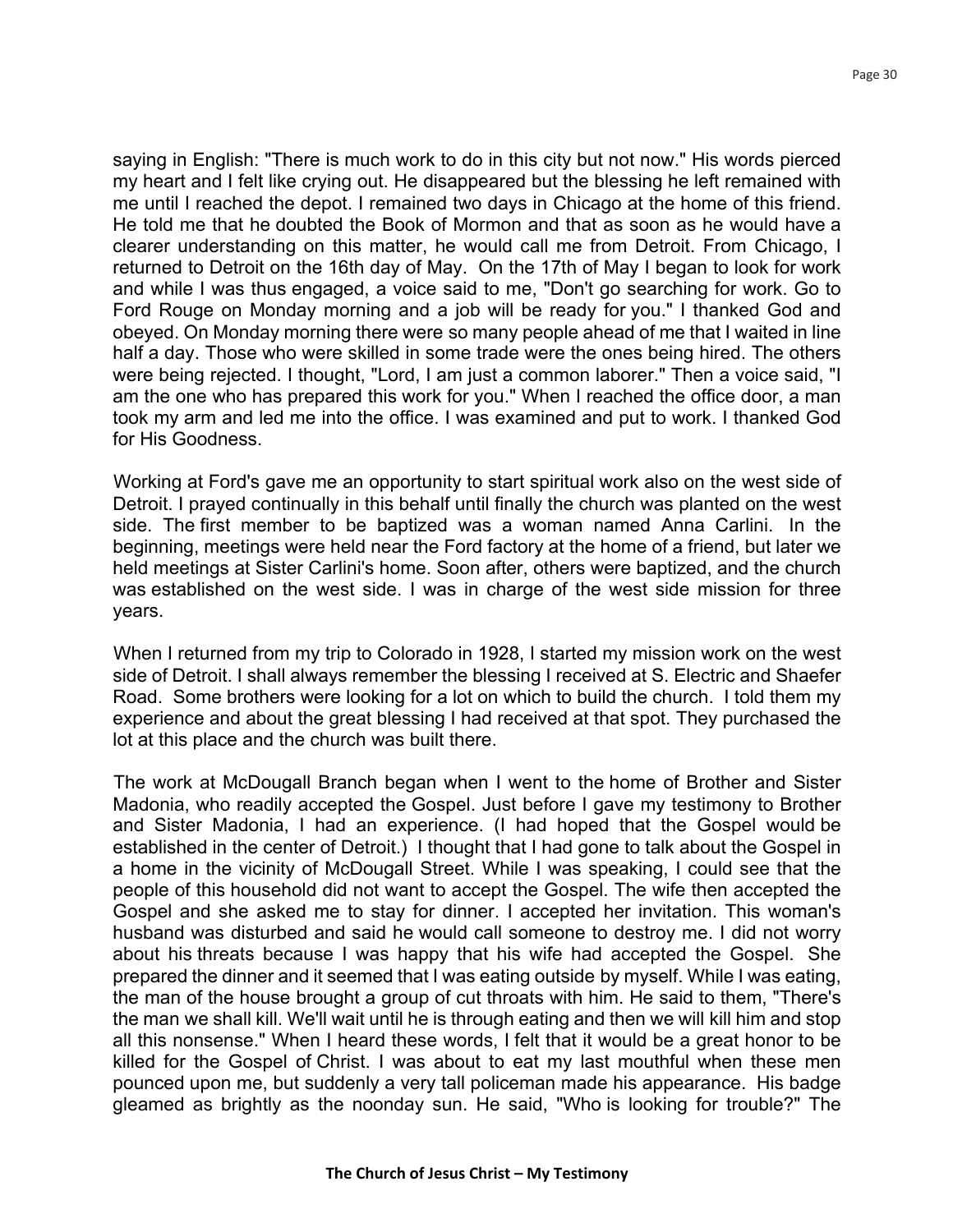woman told him that it was her husband. The policemen then took the group of men and squeezed them in his hand until they were no longer there. After this, he disappeared, and the woman and I remained glorifying the Lord. This was the end of my experience.

After this experience, Brother and Sister Madonia received the Gospel and were baptized on March 4th, 1928. A mission was formed at McDougall. In time it grew, and a regular branch was established. In this work, the Lord had shown me that regardless of the trouble we would encounter, the church would still be established in that vicinity. (In May 1938, the McDougall mission became a branch.)

After doing three years of mission work at the West Side Branch, the work of the Lord began in Rochester, New York, when Brother Frank Rosati went there and gave his testimony to his relations. When he did this, he called for me. Before his letter came, I had an experience which showed that it was my place to go. I saw a woman dressed in white with the Sacrament cloth in her hand. She handed it to me, saying, "This mission work be longs to you: take care of it." Then I saw Brother Frank Rosati as though he had a message to convey to me.

The day after this experience, I received Brother Frank Rosati's letter asking me to go to Rochester. He had given his testimony and now waited for me to preach the Gospel to his relations. I felt prompted to go to Rochester and on Nov. 5th, 1931, I left Detroit for Rochester.

Two days after I had preached the Gospel in Rochester, I looked around to find a place where I could baptize the converts. The city was new to me. When I got to the streets called South Avenue and Court, I heard a voice saying, "Watch, watch, is not this the place I brought you to five years ago? Is not this the river? Is not this the street? Is not this the railroad?" As I looked about me, I saw the same scenery that I had seen in an experience which I had received in Detroit five years before. I thanked the Lord for what He had done for me. When I returned home, I also thanked Him for the work which He had given to me to do in this city.

The first home I went to was the home of Brother Sam Castronova. When I had gone to several places preaching the Gospel, four people were baptized. As the church began to grow, I reported the progress of this work at conference; I then returned to Rochester.

I stayed in Rochester for two years and three months; I then sent for my family. Just before I sent for my family, adversities came. I became discouraged and I was about to leave the work which had been started. I was encouraged to stay on when I received an experience which showed me that the brother who would remain would not be able to take charge. A fear came upon me after this experience and I remained in Rochester. I did not want to disobey the Lord.

When I had first come to Rochester, I had prayed that God would encourage me in doing His missionary work. When I went to bed that night, a strong power came upon me and I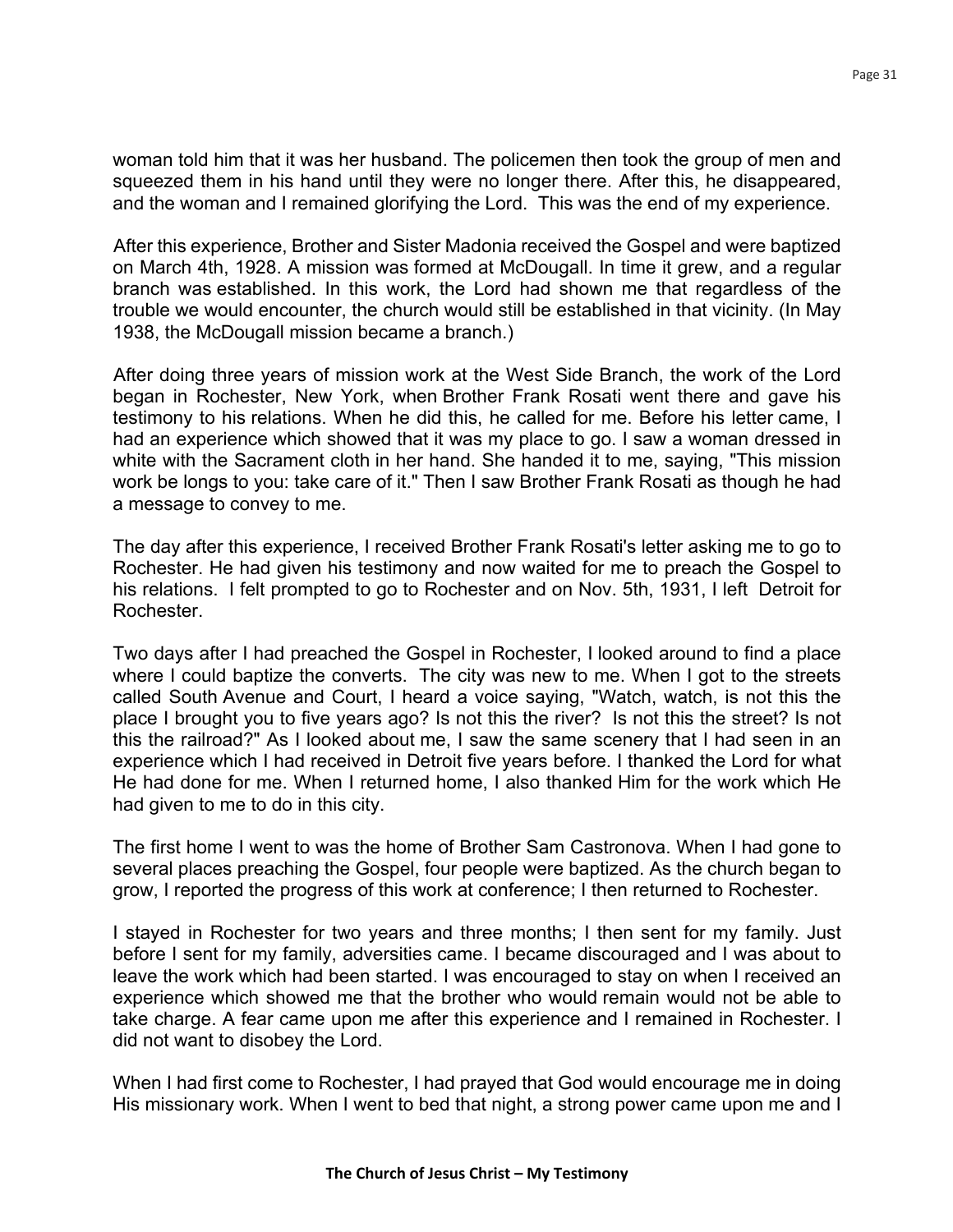found the bed moving all over the room. My mind went to the Lord and I found myself walking on a street. This street reached a place which looked like Hill Cumorah. There was a path which led to this hill. I wondered whether I should continue walking on the road or take this path going up the hill. The spirit of God guided me to go up the path. When I had walked a short distance, I met a child of about ten years of age. He greeted me and said, "Go up this hill because there is a treasure there; take this treasure; it is to be found on the opposite side of the hill." I answered that I would go and as he walked away, I wondered whether this boy was Joseph Smith or Mormon. I continued up the hill and when I reached the top of the mountain, I saw that it was made of scaly rocks. In order to go to the other side of the mountain, I had to go over these rocks. They quickly separated and I saw an opening. When I went through, I came upon a road which had not been used for years. I had walked a few steps when I saw a tall person in a cloud. He told me that if I wanted to find the treasure, I would have to walk back. I did so. He showed me where the treasure was. It was on top of the hill near the rocks. I saw a hole about three feet wide and four feet long. The inside was all plastered with cement. The cover was about two feet square and four inches thick and it was made of cement. I put my hand in this opening to pull out the treasure and I pulled out some straw which appeared to be hundreds of years old. The second time I put my hand in, I found a dark cloth which was very old but still in good condition. The next time I put my hand in, I found a pile of golden sheets about ten inches high, six inches wide and eight inches long. These golden sheets were sealed. The next pile I brought forth was smaller and it also was sealed. I tried to get more out but some power stopped me. I was anxious to see what these sheets contained but a voice told me that they were sealed and that they were the secrets of God. When I heard that, I was so happy that I left everything and ran to the city shouting that I had found a golden treasure. I was asked where I found it and the only thing I could say was 31 to 35. Everyone was happy to hear this news. My experience then ended.

In 1933, I left for the July conference and after the conference, I decided to go to Detroit to visit my family, One of the Detroit brothers had left a place in his car to take me to Detroit from Pennsylvania. I had told him that I was leaving by train, since the spirit of God had guided me to do that. He begged me to go with him. I finally went with him. He drove his car very fast and I asked him to slow up. When we arrived near Salem, Ohio, one of the brothers said that we would arrive in Detroit at 11 :00 p.m. As soon as he said that, I said, "Brother, don't say that, because only God knows when we will get there." These words were no sooner out of my mouth when one of the tires got flat and he was driving so fast, that he lost control of the car. It turned over several times and then fell into a ditch. I found myself in the road. When the brothers saw that I was not in the car, they called out, "Brother Ishmael!" I answered. When they saw that I was on the highway, they were relieved. I got up then, opened the door of the car and took them out one by one. The car was demolished. When all got out, we found that three of us had been hurt and two were not hurt. One of the brothers who had not been hurt asked for prayer; he was so frightened. I told him, "Brother, our prayers have been answered because we have been saved from a terrible accident." The brother insisted that his soul was ready to leave his body but I told him that his soul was far from leaving his mortal frame. Fortunately, a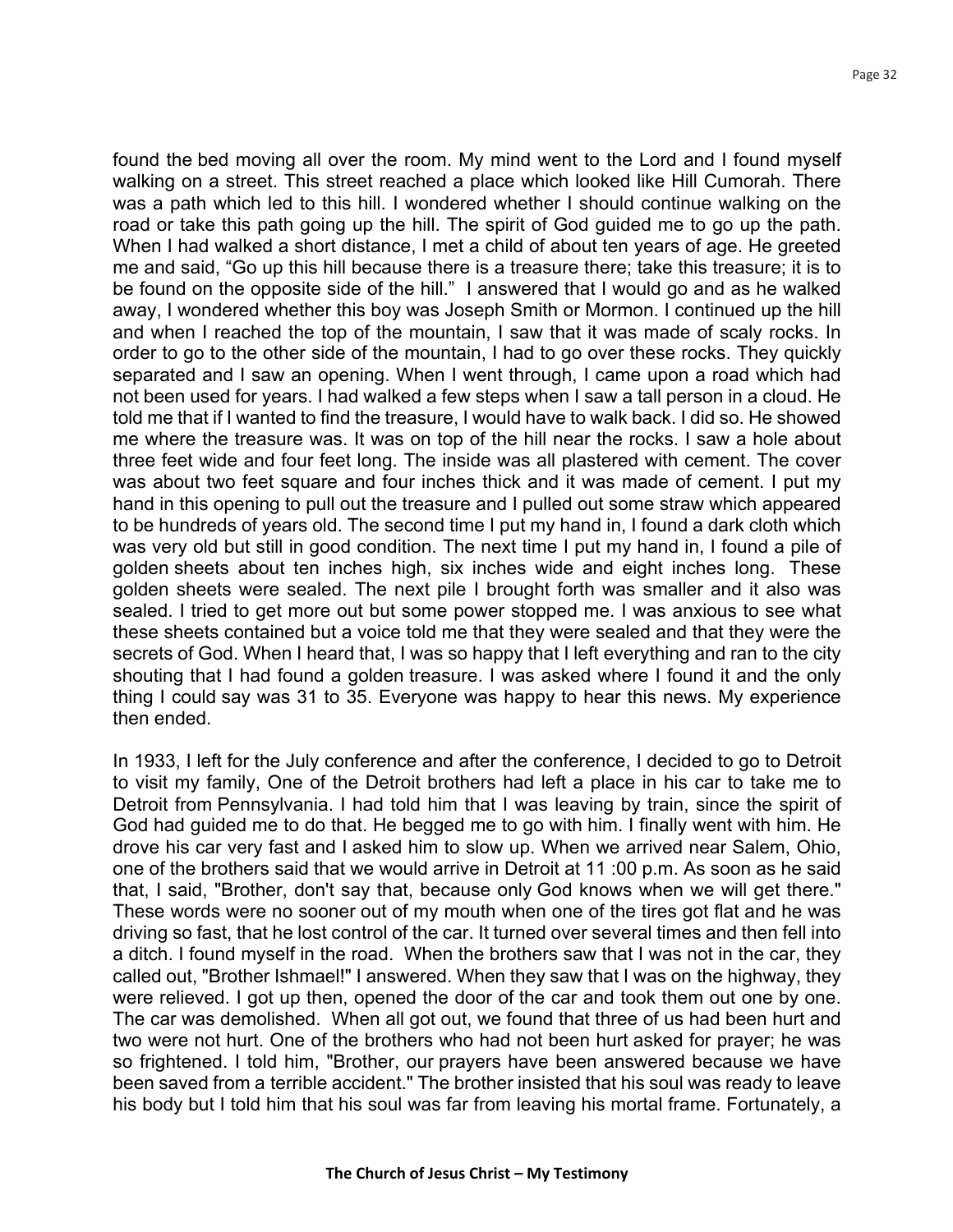car came by and drove us to town where they were taken care of by a doctor. This same man drove us all to Youngstown, Ohio where the brothers remained for the night. I took a train home, and I said nothing about the accident until the other brothers came back.

In 1933 I had a revelation that I would have to go to Syracuse, N. Y. I had no money to go because I was not working. I prayed to God to see if it really was His Will for me to go there. While I was praying, a brother in Detroit heard a voice saying, "Now is the time for you to help Brother Ishmael for he is in need." He then put \$10.00 in an envelope and mailed it with a note saying that he was sending me money and that the Lord had guided him to do so. I kneeled down and thanked God for His provision. I left for Syracuse. On my first night there, I prayed to God that He would reveal His Will to me in that city. I had an experience in which I saw a wide pipeline. Inside this pipeline was a lot of cables which reached Syracuse. I took one of the wires and took it into the city in a house. (It seemed as though I was an electrician.) The light worked in this home. My experience then ended.

I performed one baptism in this place; at another home I was refused altogether. I stayed in Syracuse for ten days. I then went to Utica, N. Y. for three days to preach the Gospel. The people I preached to there had many wonderful experiences. One woman had an experience in which she saw a man who seemed to be Moses. He told her that we were living in the last days. He gave her a book and showed her the prophecies which would come to pass in the last days regarding the destruction. Then he said to her, "Read, for this is the destruction which shall come to pass upon the earth. If you do not repent, when the world is judged, you will be judged, also."

When this woman had welcomed me to her home, I had prayed that God would reveal something to them. Nevertheless, no one was baptized there, and I returned to Rochester once more.

In the spring of 1936, we all gathered together to see what could be done about getting a larger place. Times were hard and we were poor. Nevertheless, everyone sacrificed, and we collected about \$200.00. We wanted to buy about 200 used chairs. We could not find any chairs at all in the city or in the neighboring towns. I then went in prayer to God saying, "Thou knowest we are all poor and we have gathered this money to buy these chairs; provide for our needs." While I prayed, I saw a vision in which I received five letters from Detroit. The return address on one of these letters read: "O Ishmael, Man of God." I could not understand what this meant and asked God for its meaning. I heard a voice saying, "Your prayer has been put on the list with all other prayers that the prophets of old have offered, for they prayed in the same manner. In one or two weeks, you shall receive an answer." After one week, I received a letter from Buffalo saying that 200 chairs for which we were looking were ready for us. When I received this letter, I went to look at these chairs and they looked new. They were just what we wanted.

We held our meetings on N. Clinton Avenue for six years. The Lord then provided the building in which we are meeting at present, 416 Wilder Street. About in 1938, I had a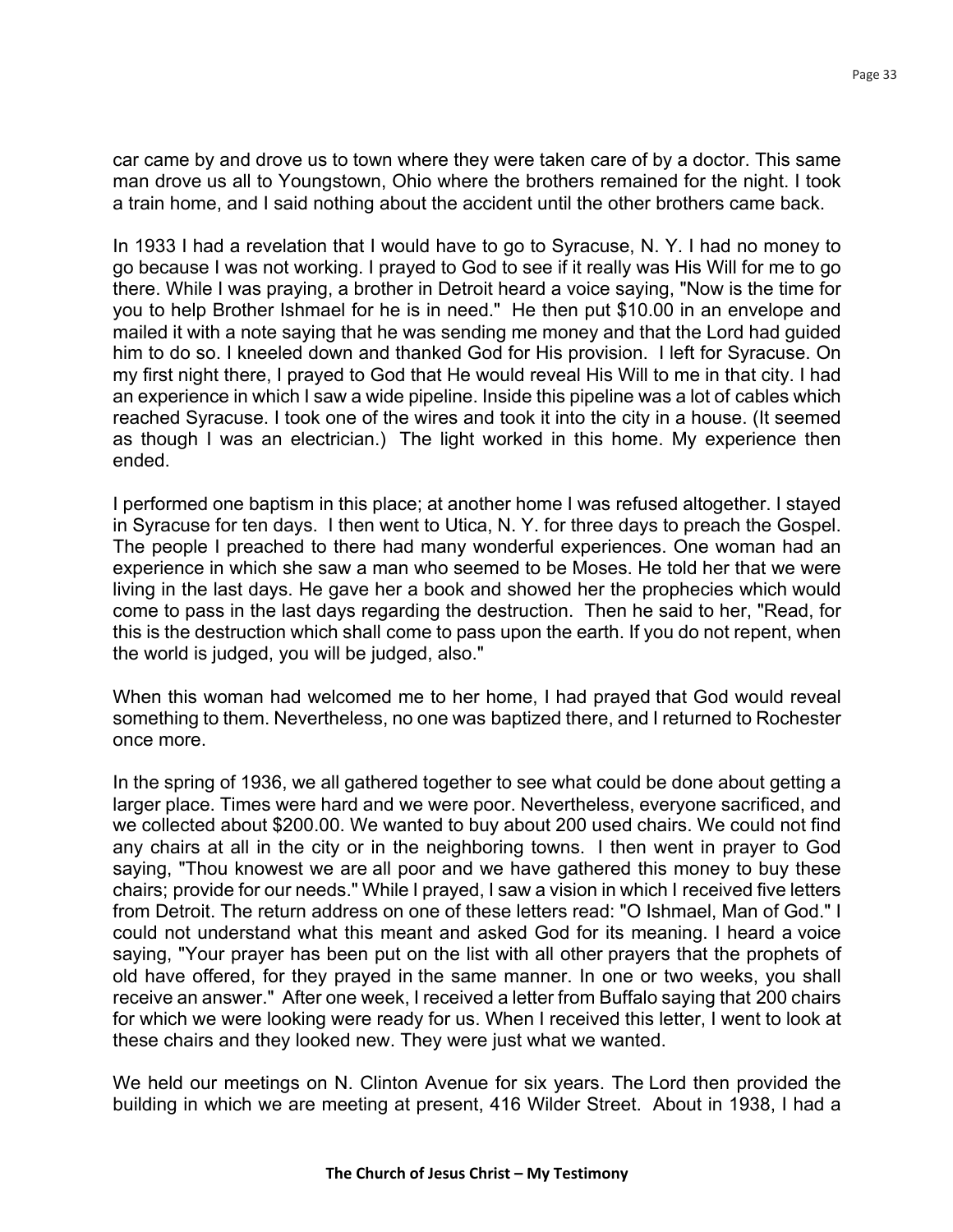great desire to pray for the children of the saints. I prayed with all my heart. I prayed that these children would obey their parents and not disturb them in any way from serving Him. I got into bed and then I heard a voice telling me to offer another prayer for my own children. I answered that I had offered a prayer for everyone's children, but again the voice told me to pray for my own. My prayer was directed to my son Alfred and while I prayed for him, I felt a flame going through me and a voice spoke saying, "Your prayer has been answered." I continued to pray and my other son, John, came into my mind. This same night I dreamed that the spirit of God answered me saying that my prayer was answered and that he would call this son at a later date. I received an experience in a large building in which we were having a meeting. While they were preaching the word of God, I saw my son Alfred in Detroit rise up saying that he wanted to be baptized and when he said these words, I was filled with the blessings of God. All that Sunday, which was the following day, I awaited a telegram or news from him. On Monday I received a letter saying that my son Alfred had been baptized.

The early part of 1941, I dreamed that I saw a man come to my home and this man brought an instrument which be played for about half an hour. I had never heard that kind of music before. When he had finished, he said, "In 1941 there shall be a great change," and went on his way. Here my dream ended. I thought it might mean a change in the church. Later, I found what the change meant for *me.* I had gone to visit the church in the east, at New Jersey. On Sunday evening, Feb. 17th, a meeting was held at the home of Sister Elsie Miller. (During the day, I distinctly remember preaching upon the patience of Job.) After this meeting, we were served cake and coffee. I did not desire any, but I accepted. I ate a piece of cake and drank a little water. The next morning, I felt sick. The following days I felt worse. I had no strength left and I could hardly stand on my feet. I could not do any visiting. I stayed at the home of a brother for two weeks and one night I prayed, "O Lord, I have no more strength to pray; reveal my plight to others so that they may pray for me." I returned home in March. I kept getting worse each day and in two months I had lost fifty pounds. Everyone prayed and I went to see a doctor, but nothing seemed to help. I became so ill that I could not eat, sleep or even stand clothing on me. The slightest noise would upset me. I was examined at the hospital and still the doctors could not find anything wrong with me. I went to another hospital and it was the same thing. I kept getting worse and I could not sleep any more. My body felt as though it were on fire. I got so discouraged that I felt sure I would not live long. At the same time, I was also bothered by evil spirits. One night I felt so discouraged that I prayed that God would take my life for I was doing no good in my condition. Everyone in my household was suffering.

One night I had an experience in which I was carried to the seashore where I saw a man come from a cloud. He was walking on the sea. He came towards me. When he was near, I asked him who he was and from whence he came. When I asked him that, he disappeared. I was left disappointed to think that he would not answer me. All at once I heard a voice from heaven saying, "The Prophet Isaiah." This was repeated thrice. When I heard this I suddenly thought of Isaiah, Chapter 38, where the Prophet Isaiah went to Hezekiah and told him to put his house in order because he was about to die. This king